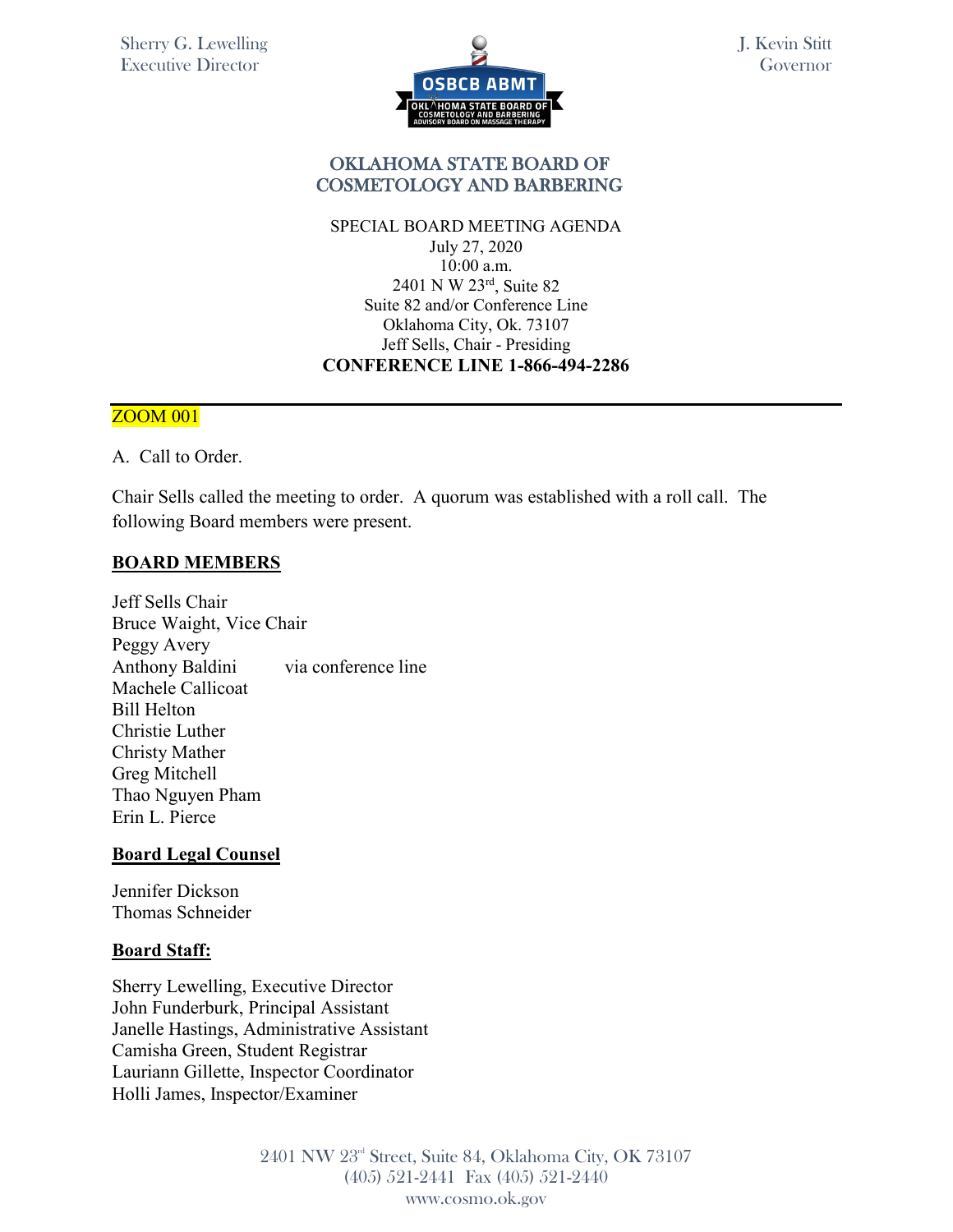

## **Guests**

Vanessa McClure Katilyn Howell Shamaira Virgil Krissy Miller Andrew Theodore Alexis Davis Christi Rice via conference call

B. Open Meeting Act (25 O.S. Section 301 – 314). Announcement of the meeting filed with the Secretary of State and the agenda posted in accordance with the Open Meeting Act.

Chair Sells verified that the agenda had been properly posted and agenda-ized.

C. In the Matter of the Complaint against Vanessa McClure, #49620, Individual Proceeding: Case No. 2020-001.

Thomas Schneider introduced himself as Assistant Attorney General for the State of Oklahoma and serves as hearing advisor for the Oklahoma State Board of Cosmetology and Barbering. This individual proceeding will be conducted under the Administrative Procedures Act Article II, the Cosmetology and Barbering Act as well as the Administrative Rules promulgated by the Oklahoma State Board of Cosmetology and Barbering. As this is an individual proceeding the Board's prosecutor will have the burden of proof and we will have a time for opening statements. The state's prosecutor will present evidence, testimony any other exhibits then there will be a time for respondent to cross examine any testimony. Then once the state rests, the respondent will be able to call witnesses and offer evidence then there will be a time for closing arguments.

Assistant Attorney General Jenny Dickson made her opening statement saying that she will present evidence that the respondent, Vanessa McClure who is a licensed instructor at Indian Capital Technology Center in Muskogee violated the rules set forth by this Board. As required by the rules, students must train under direct supervision of an instructor employed by that school at all times in order for students to receive credit for that cosmetology program. The evidence will demonstrate that on at least 33 days out of a full semester period, Ms. McClure was out of the classroom and no other licensed instructor employed by the school trained her students, most of those times Ms. McClure attended Skills events in different places that were not cosmetology related, including leadership training and classes, executive council meetings,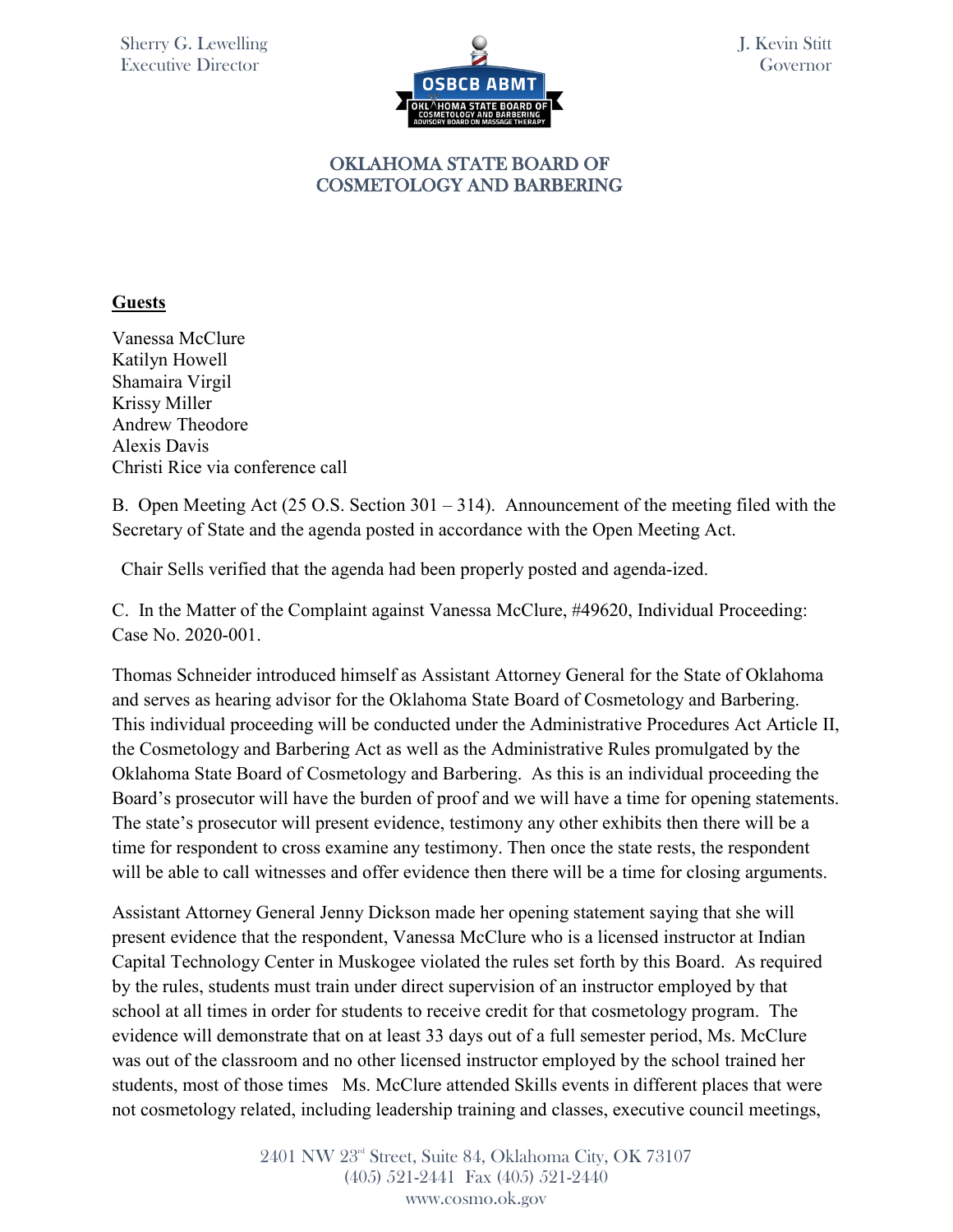

student officer training, etc. Evidence shows that she was either traveling alone or with a few students and while she was away the rest of the class was left at the center to do their training without the supervision of a licensed instructor. There is evidence of salon visits as well and even on days when Ms. McClure was sick, there was no licensed instructor. Evidence will show that on these days, even though students were not instructed by a licensed instructor, Ms. McClure credited these students with cosmetology hours and was reported to this Board as earned hours. This resulted in approximately 40-44 students not receiving credit for 60-120 credit hours. There will be evidence that the Indian Capital campus had to devise a plan for these students to make up these hours in order to graduate. These actions constitute gross malpractice or gross incompetence, continued flagrant violations of this Board's rules and based on these violations the Board is authorized to revoke Ms. McClure's license.

Vanessa McClure introduced herself to the board and said she was there to defend herself and make clarifications saying that she does take ownership of the fact students were not being supervised saying that was the result of the lack of support from Indian Capital Technology Center, they never could hire a sub and refused to pay for subs to be in the department. When students were in the academic center they were working on board related subjects with a lesson plan. During times she was out, she had to submit a leave request which had to be approved by her superiors so they were aware each time she was gone. She felt Indian Capital Technology Center officials need to take responsibility for this as well. She said she has had a license for over 30 years, and never did anything out of malice and certainly never did anything to hurt her students. She also cited a rule that allows an instructor student to be counted towards the required ration of instructors to students.

Ms. Sherry G Lewelling was sworn in as the state's first witness. Ms. Lewelling introduced herself as the Executive Director for the Oklahoma State Board of Cosmetology and Barbering and has served in that capacity for the past twelve years, stating it is her job to make sure the agency runs smoothly, things are taken care of including exams and inspections and all agency operations. Ms. Lewelling testified that for students to receive credit for hours they must train under the direct supervision of a licensed cosmetology instructor and all licensed cosmetology instructors are required to know the law, rules and regulations and she clarified the rule 175:10- 3-54. Instructor/student ratio (b) that allows an Instructor student to be counted toward the required ratio of instructors to students. She further clarified 175:10-3-56 (d) which states that direct instructor supervision is required and a student must train under the direct supervision of an instructor employed by the school at all times in order to be credited for hours by the Board.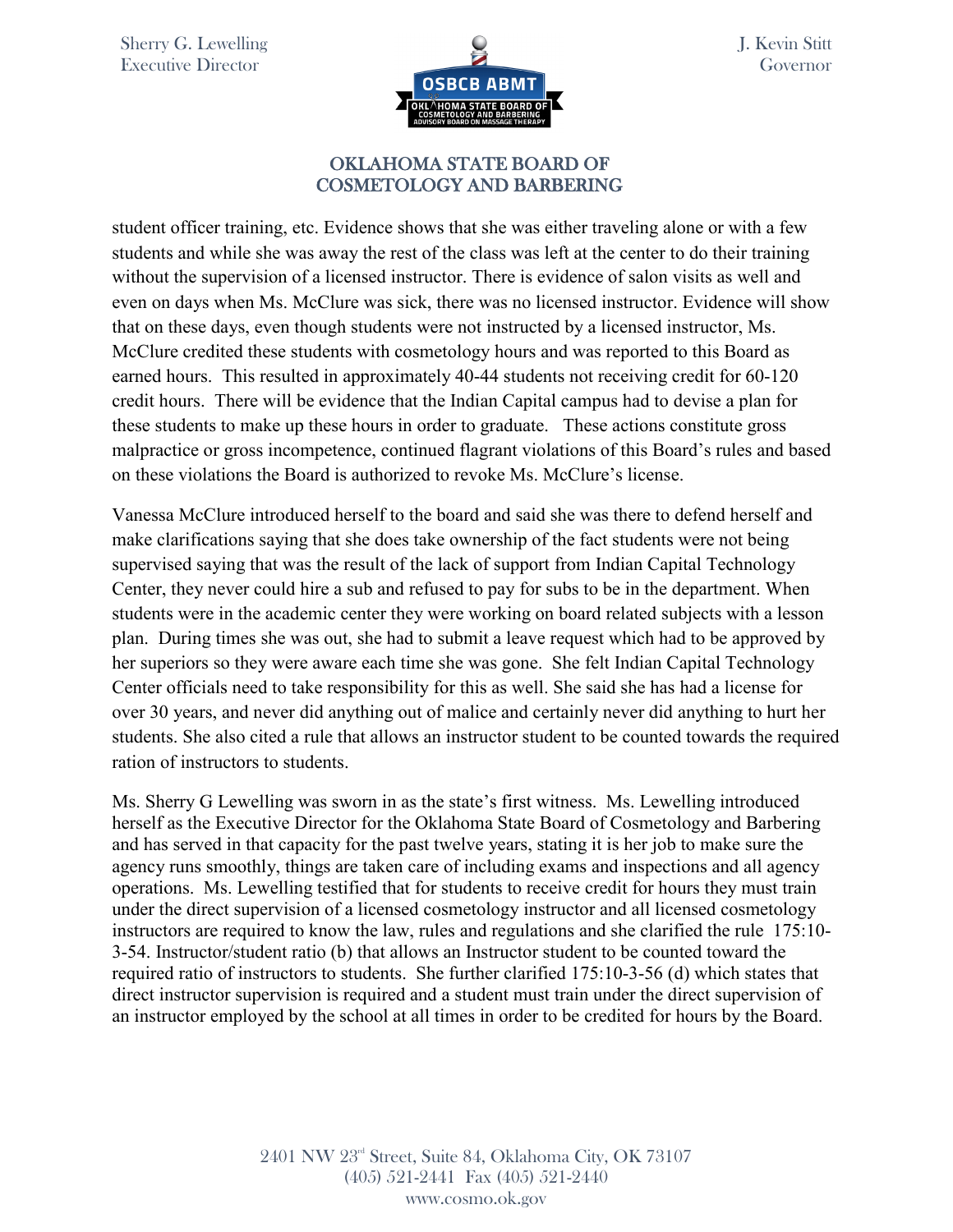

## OKLAHOMA STATE BOARD OF COSMETOLOGY AND BARBERING

Ms. Dickson introduced Exhibit 1, a memo dated August 8, 2018, emailed to all career tech instructors including Ms. McClure, in which Ms. Lewelling defined situations which might prevent students from receiving credit for hours including training in a computer lab on Key Train or other high school subjects during time that is designated for pure cosmetology instruction or if students do not attend at least the minimum fifteen hours per week, and specifically mentioned Rule 175:10-3-56 that states a student must train under the direct supervision of an Instructor employed by the school at all times in order to be credited for hours by the Board.

Exhibit 2 was introduced, a record of Ms. McClure's renewal of her Master Cosmetology Instructor license.

Exhibit 3 was a collection of Leave Request forms for various functions unrelated to cosmetology and signed by Ms. McClure indicating that individuals not licensed as a Cosmetology instructor would be substituting for her on those dates (Brenna Stinnett, licensed Cosmetologist and enrolled as an Instructor student at the time, Freedom Brown, a licensed Cosmetologist employed as an aide, Teresa Marshall, instructor in academic center, Sharon Billings, school counselor

Exhibits 4, 5 and 6 were collections of Class Attendance Records submitted to the Board from August 2018 through May 2019. All records indicated that students were credited with hours on days Ms. McClure was off campus and students were not under the direct supervision of a licensed cosmetology instructor.

Exhibit 7 is a copy of meeting minutes from an Indian Capital Technology Center Advisory meeting held October 24, 2019 which documented discussion of salon visits by students, Mr. Phares opinion that it constituted a liability to the school, and that per State Board, hours could not be credited to students unless they were accompanied by Ms. McClure or a qualified substitute.

In her testimony, Ms. Lewelling referenced a phone call from Ms. McClure in which the subject of job shadowing came up, Ms. Lewelling said well, you know that's illegal and Ms. McClure replied, well I know I can't give them hours for that. Ms. Lewelling questioned why she would let them go into a salon during the school time knowing they could not receive credit for those hours rather than keep them in school where they could receive hours. Ms. McClure then changed the subject.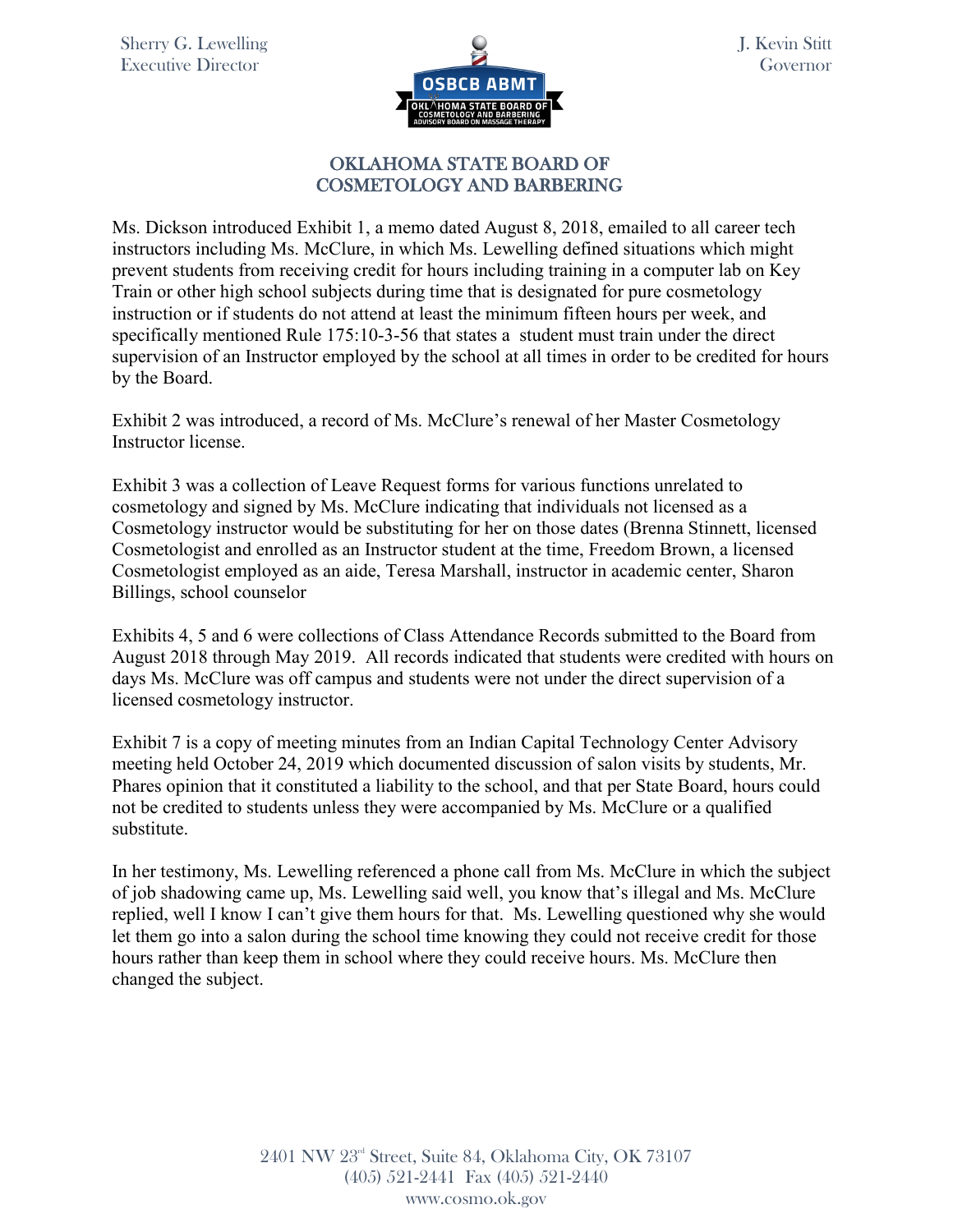

## OKLAHOMA STATE BOARD OF COSMETOLOGY AND BARBERING

Board member Bruce Waight asked Ms. Lewelling whose responsibility is it to find a qualified cosmetology instructor? Ms. Lewelling answered that it is usually the Instructor's responsibility and makes the administration aware.

Ms. Lewelling testified that she deducted hours that were wrongfully credited to students and offered to assist Mr. Doyle Bates in assessing where the students were in their training by providing a mock exam at the school. At the conclusion of her investigation she initiated a complaint with the Attorney General's office and explained what rules were violated.

# ZOOM 1

## 1:47

Mr. Greg Phares was sworn in as the second witness for the prosecution. He introduced himself as the Campus Director for Indian Capital Technology Center, a position he has held since July 2018 to present. His job duties include the oversight of nineteen different technology programs, maintenance of those facilities, implementation of instruction, budgeting and approval of leave and transportation requests. Mr. Phares testified that he did approve the leave requests submitted by Ms. McClure.

He said he was involved in the hiring process of Brenna Stinnet who was employed as an instructional aid for the 2018-2019 school year. He knew she was a recent graduate of the cosmetology program and had passed the exam but he was not aware of the rules of cosmetology that required students to be under direct supervision of a licensed cosmetology instructor in order to receive credit for those hours nor did Ms. McClure make him aware of any such requirements.

He testified that the e mail sent out by Ms. Lewelling (Exhibit 1) was not sent directly to him nor did he receive forwarded copy from Ms. McClure. He went on to explain that Freedom Brown was another graduate of the Cosmetology program who had recently passed her state board exam and was also hired as an instructional aid for the 2019-2020 school year. He was also involved in that hiring process and there was another candidate who was a licensed Cosmetology Instructor. He explained that during the hiring process they do take into account the wishes of the Cosmetology Instructor because they do have to work together and want to make sure they are a good fit. Ms. McClure recommended Ms. Brown for the position. Ms. Dickson asked about other names listed on leave requests as possible substitutes, none of whom are licensed cosmetology instructors, including Sharon Billings who is a counselor, Teresa Marshall and Teresa Bunch both of whom are instructors in the academic center. He testified that he oversees nineteen different training programs, and is not familiar with all the rules and regulations of each of those trades and relies on the instructors to keep him informed.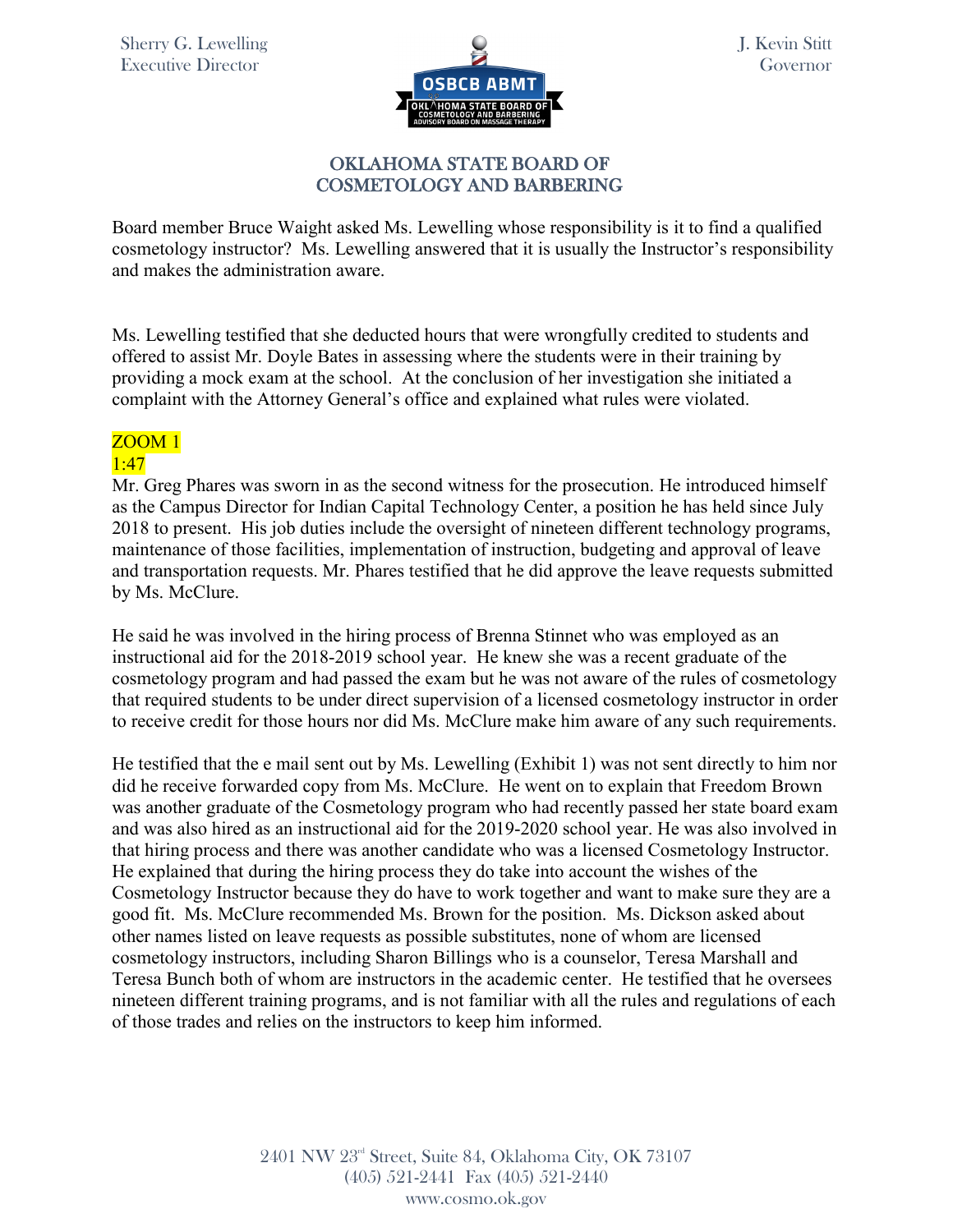

## OKLAHOMA STATE BOARD OF COSMETOLOGY AND BARBERING

Mr. Phares went on to say that Ms. McClure had come to him in November 2019 regarding a field trip for her students to go on salon visits where she would check on them in various salons. He did not approve this request as he thought it was just not good business, there were various liability issues cited, the school did not want students driving themselves anywhere and also because Ms. McClure had been gone the previous three days. Ms. McClure then registered a complaint with his supervisors, Mr. Bates and Mr. Pivets, which is what initially prompted the investigation. Ms. Dickson asked if Ms. McClure ever sought to have an instructor hired to which Mr. Phares answered no.

# ZOOM 1  $2:06:45$

Ms. McClure asked Mr. Phares if he had had any career tech experience prior to being hired at ICTC. Mr. Phares explained that his background is in industrial education, he was a middle school principal for twenty-two years before he was hired by Indian Capital Board of Education. Ms. McClure asked if there were any other candidates that applied for his job that had Career Tech experience to which Mr. Phares replied he did not know.

Ms. McClure asked Mr. Phares about his earlier testimony regarding the hiring process for the cosmetology program, and he stated he was not aware that they needed to have an instructor license. Ms. McClure stated the job posting was advertised as a cosmetologist. During the two hires for Brenna and Freedom, he stated that he deferred to Ms. McClure's recommendation. When Freedom left in September we had a discussion and I asked you if we could hold off on hiring someone, but you came to my office on October 10 and asked me if I could explain the position and what it entails. She answered that she liked to hire former students and they have an opportunity to work on their instructor training.

## ZOOM 1 2:10:00

Ms. McClure asked if Mr. Phares if he went out to recruit someone for the position in October and he said he didn't think so. But he did ask Darla Bailey who cuts his hair, and told her they were looking for someone to hire as a cosmetology assistant, and asked her to spread the word because that's how you find out stuff. Ms. McClure asked Mr. Phares when he first became aware of the infractions concerning the hours with state board. Mr. Phares it was probably in December 2019, and did not discuss it with her because it was not his place to discuss with her at that point because it was under investigation and he was the lead investigator. Ms. McClure said Mr. Phares was her direct supervisor and she was not made aware of anything.

There were no further questions by Ms. McClure.

There was no Re direct from Ms. Dickson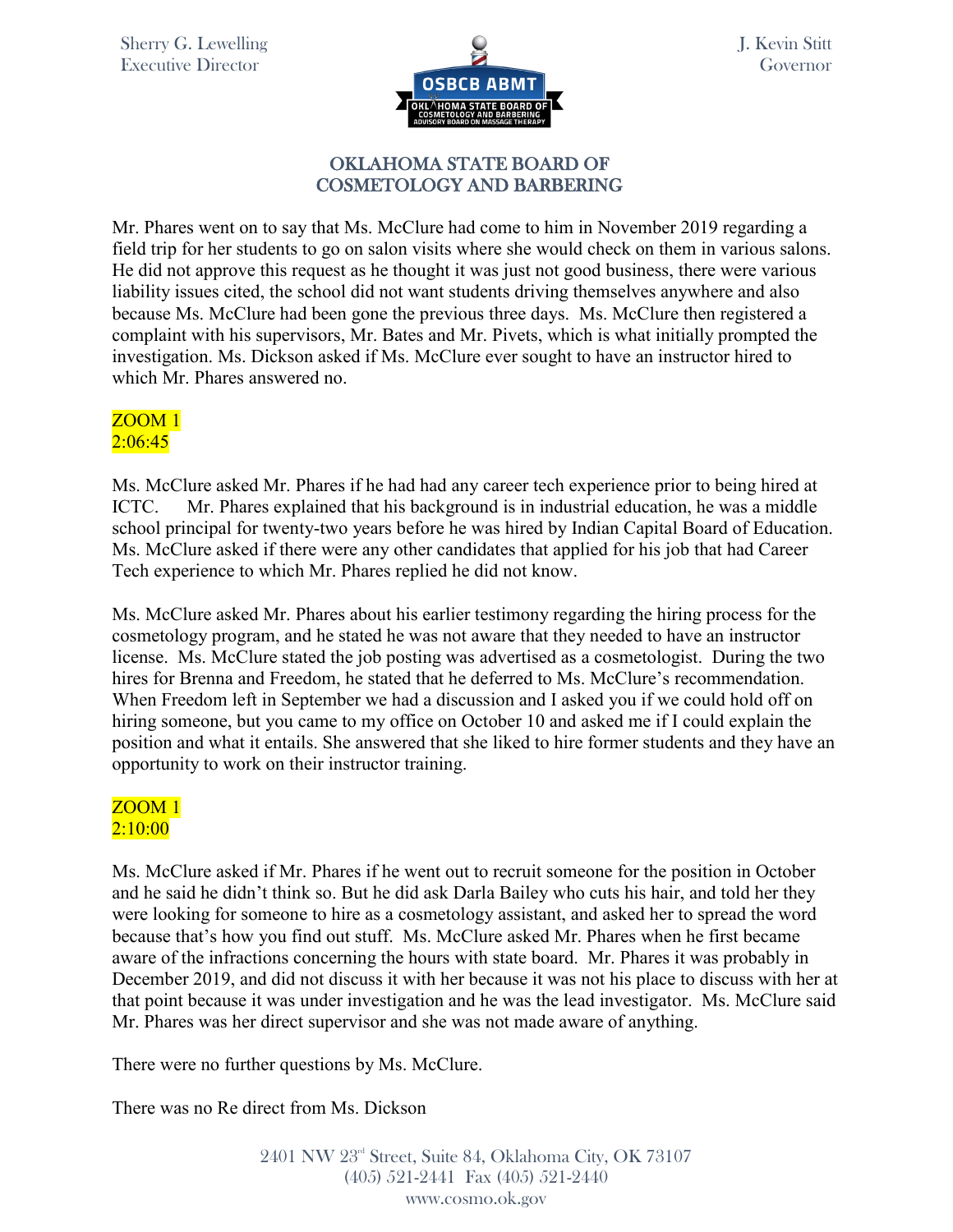

## OKLAHOMA STATE BOARD OF COSMETOLOGY AND BARBERING

Chrissy Mather asked if he, Mr. Phares was her direct supervisor and does she have complete jurisdiction over the cosmetology program of your school to direct and implement the legal rules/regs. Mr. Phares answered yes to both questions.

Mr. Helton asked if Ms. McClure was part of the three member hiring panel and was she involved in the hiring process and was present in the room when the interviews took place, again Mr. Phares answered yes.

Mr. Sells asked about policy of ICTC and who is responsible for arranging for substitutes in the event of an absence?

Mr. Phares answered the way it works is generally with our instructor and support staff they will submit a paper request to him, he will note it on the big calendar, with 80 some employees it gets full pretty quickly, after he signs off on the form he forwards leave requests to his assistant ad she will assign a substitute. He explained that they do not hire outside substitutes but instead they have about twenty bus drivers, Ms. Cole tells them where to be and what time.

He said he was not aware substitutes for the cosmetology program needed to be licensed but in January 2020 they did hire another assistant who was a licensed cosmetology instructor and that took care of the problem.

Ms. Luther asked about the different terms used to describe assistants, cosmetology aide, instructional assistant, Mr. Pharas said those terms are all interchangeable the formal title is a cosmetology instructional aid.

Mr. Sells clarified the instructional aid was not hired to teach but to assist the instructor.

Mr. Helton asked when the position was advertised as cosmetology assistant or cosmetology instructor, Mr. Phares was not sure but thought it was cosmetology instructional assistant.

Ms. McClure asked if he was hired to bring structure and order to the Muskogee campus and he answered no. Ms. McClure asked if he felt like at any time he should at any time have contacted the Board to be involved with cosmetology functions and rules/and regulations.

Mr. Phares answered that the Board is a resource and if he wants to use it he can.

Ms. Mather asked who put together the job posting and Mr. Phares answered the Central office, it is posted in newspaper and on Facebook.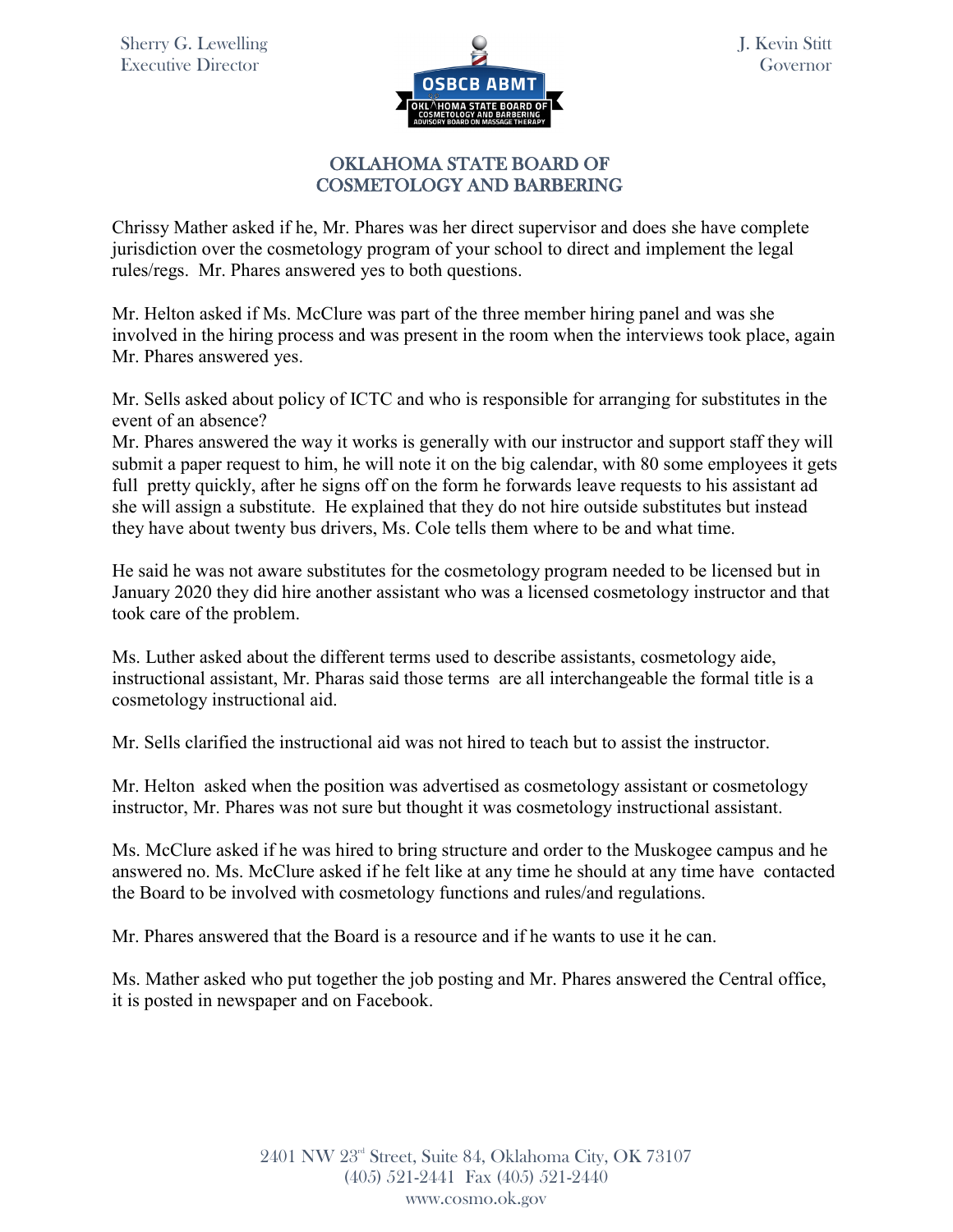

## OKLAHOMA STATE BOARD OF COSMETOLOGY AND BARBERING

Ms. Dickson asked if Brenna Stinnet and Freedom Brown were bus drivers who substituted for Ms. McClure and Mr. Phares answered no, they were cosmetology instructional aids/assistants not cosmetology instructors.

# ZOOM 1 2:20

Mr. Doyle Bates was sworn in as the third witness for the prosecution. He introduced himself as ICTC Assistant Superintendent, a position he has held since July 1, 2018 and stated his responsibilities involve mostly personnel and some budgeting. He stated that he knew Ms. McClure as the cosmetology instructor but had never interacted with her prior to his hiring at ICTC. Ms. Dickson asked if he was familiar with the rules and regulations that governed the nineteen different trade programs, he said those are things you learn through experience and he had not had opportunity to learn all the rules that govern cosmetology.

He said instructors are uniquely knowledgeable in their area and he was dependent upon Ms. McClure to know the rules and regulations governing her profession and he had trust in her ability given her thirty-plus years of experience.

## 2.26.00

Ms. Dickson asked about the hiring process with the two assistants, Brenna Stinnet and Freedom Brown. Mr. Bates replied that he was not involved in that hiring process and only had knowledge of the applicants through the administration at ICTC Muskogee campus. Ms. Dickson asked about the position that Brenna Stinnet held, when that job was advertised and people were interviewed, did he know if there was a licensed instructor that had interviewed for that position. Mr. Bates clarified that he was told through Muskogee campus administration that there were qualified cosmetology instructors that had applied but heard Mr. Phares say in earlier testimony that he went along with Ms. McClure's recommendation. In December 2019, after the November conversation had taken place, and because he is in charge of personnel he, Mr. Bates, was charged with looking into cosmetology rules and regulations and realized we had to have a licensed cosmetology instructor for those students to receive hours. The recommendation from Ms. McClure was to hire a student who had just graduated from cosmetology from the Sallisaw campus with only a cosmetology license and Mr. Pivet stated that we would hire a licensed instructor or we would hire no one at all.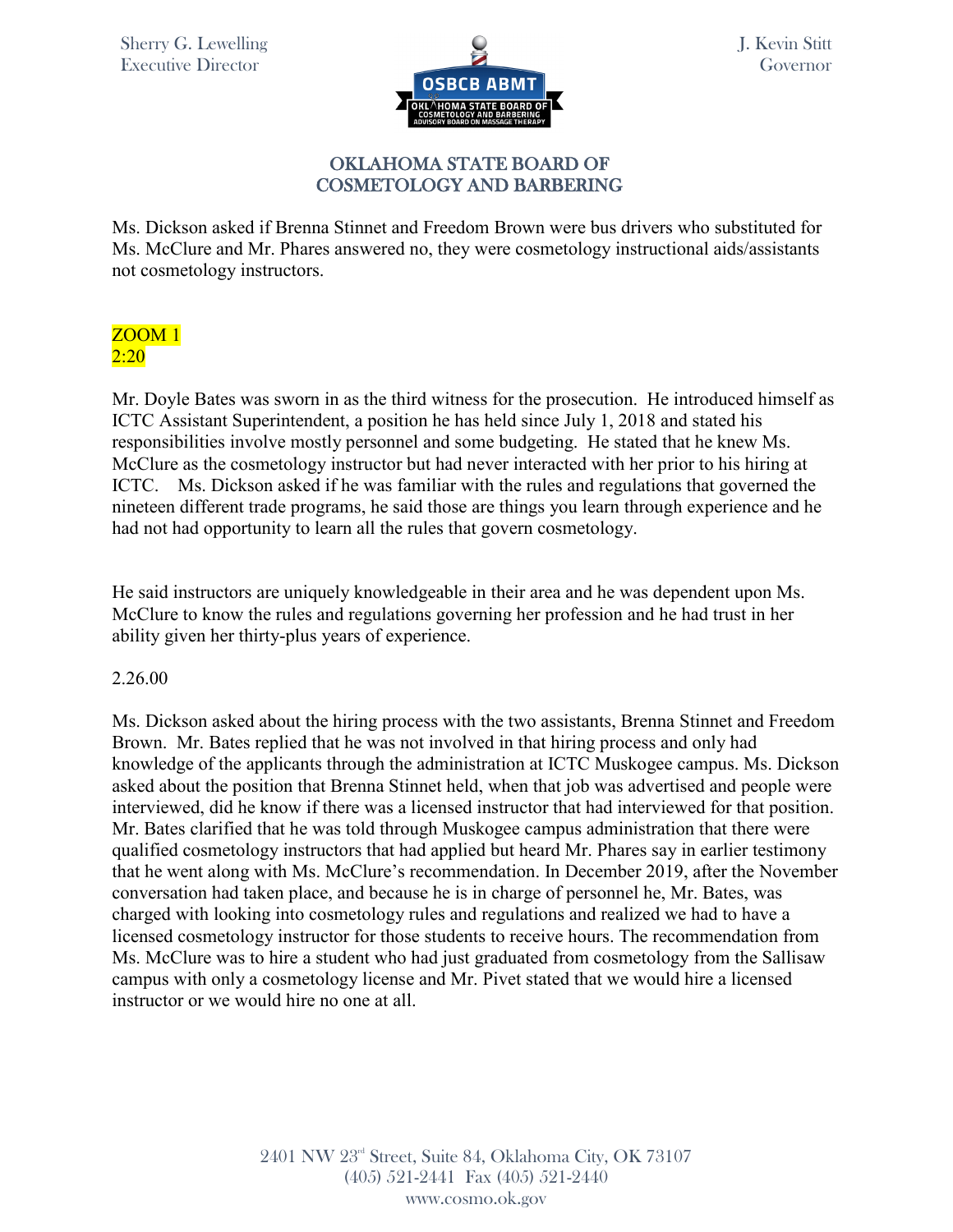

## OKLAHOMA STATE BOARD OF COSMETOLOGY AND BARBERING

Ms. Dickson asked who was hired during the 3<sup>rd</sup> hiring process. Mr. Bates said Tonia Johnson, a licensed cosmetology instructor but she was hired as an instructional aid. Ms. Dickson asked when she was hired were there other applicants who were cosmetology instructors? Mr. Bates said yes there was two that were qualified as an instructor and one who was not. Ms. Dickson asked if Ms. McClure's opinion asked and who did she want? Mr. Bates answered that Ms. McClure wanted the student from the Sallisaw campus who was not an instructor and the decision was made to hire the cosmetology instructor.

## ZOOM 1 2.29

Ms. Dickson asked why would it be important to seek Ms. McClure's input regarding in the hiring process? Mr. Bates said that in any position, it's about fit, this new person would work side by side with the instructor so would give the instructo's recommendation high consideration.

Ms. Dickson asked if he, Mr. Bates had ever denied a request by Ms. McClure to have a licensed instructor and he said no that request had never been made.

## ZOOM 1 2.35

Ms. Dickson asked if he had an opportunity to meet in November 2019 with Ms. McClure and Mr. Pivet and did he recall the reason for that meeting? Mr. Bates answered yes he did and it was because Ms. McClure had set up a meeting with Mr. Pivet about Mr. Phares denying the field trip and because it was a personnel issue I was invited to attend. Mr. Phares had denied her request to send students on salon visits, she was upset and said she had been doing it for years and didn't understand why, as she told them the rules had not changed. Ms. McClure was told they would look into it, speak with the Board to see if maybe rules had changed, the main question was it acceptable for students to make salon visits. It was discovered that field trips must be approved,

# ZOOM 1

## 2.42.00

In December 16, 2019 Mr. Bates said he reached out by e mail to Ms. McClure to discuss his concerns and the findings of their review of the rules and advised her he'd seen some discrepancies in the rules and if she knew of hours that had been given to students that did not meet expectations of the board she needed to look into those and make corrections as soon as possible. When asked if he had heard back from her he said no.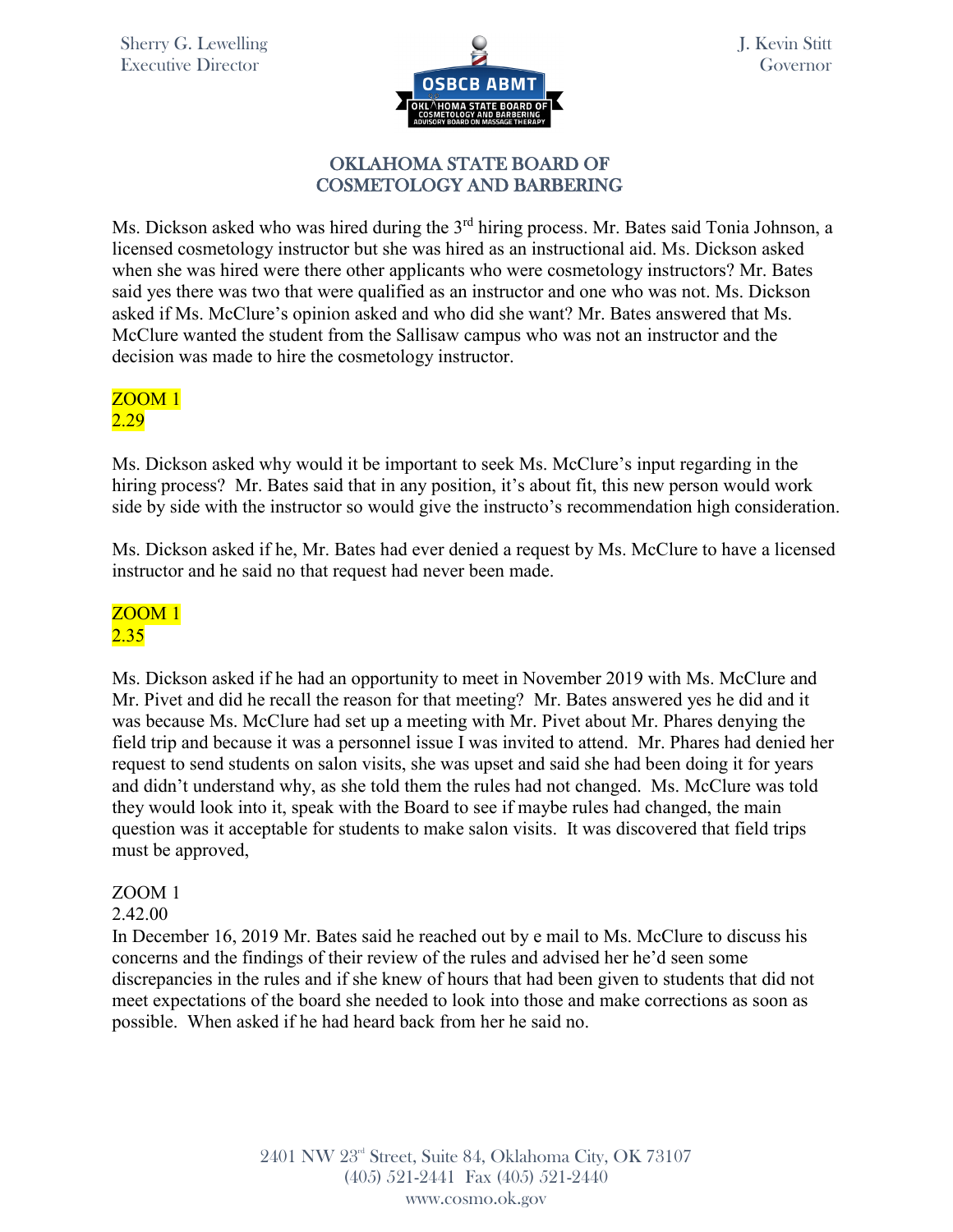

J. Kevin Stitt Governor

## OKLAHOMA STATE BOARD OF COSMETOLOGY AND BARBERING

Mr. Bates said the results of the mock board done at the school was two of the four students who appeared passed the mock exam.

Mr. Bates said it was May 8, 2020 when he received notice from the Board that some hours would be would not be accepted and meetings were set up with Ms. McClure and she was advised of students not receiving hours as they were not under the direct supervision of a licensed cosmetology instructor.

He also said he learned during the course of his investigation that students were allegedly forced to take part in Skills USA and they alleged they were treated unfairly if they did not take part. He said there were about forty two students, both juniors and seniors who were affected by the hours being uncredited.

During her cross examination Ms. McClure asked if he had any career tech experience in administration and consumer science programs. prior to being hired at ICTC. He said he superintendent makes recommendations and the board hires. He said he first became aware of the hours infraction when the board denied those hours on May 8, 2020. Ms. McClure asked if he had discussed that with her and he answered no, he had tried twice to set up a meeting and couldn't get together, so he sent the e mail to her in December 2019.

Under re direct Ms. Dickson asked if during meeting with him, Ms. McClure and Mr. Pivek did Ms. McClure ever ask you or suggest you should reach out to the Board?

Mr. Bates said No.

Chair Sells called for a 15 minute break

A motion was made by Mr. Helton and seconded by Mr. Waight to take a 15 minute break. Mr. Sells reminded all board members not to discuss anything about this case.

Roll call before break: Sells, here; Waight, here; Avery, here; Baldini, here; Callicoat, here; Helton, here; Luther, here; Mather, here; Mitchell, here; Nguyen Pham, here; Pierce, here.

## \*\*\*BREAK\*\*\*

ZOOM 2 Recording lasted 18 seconds was just me fiddling with changing out the batteries

ZOOM 3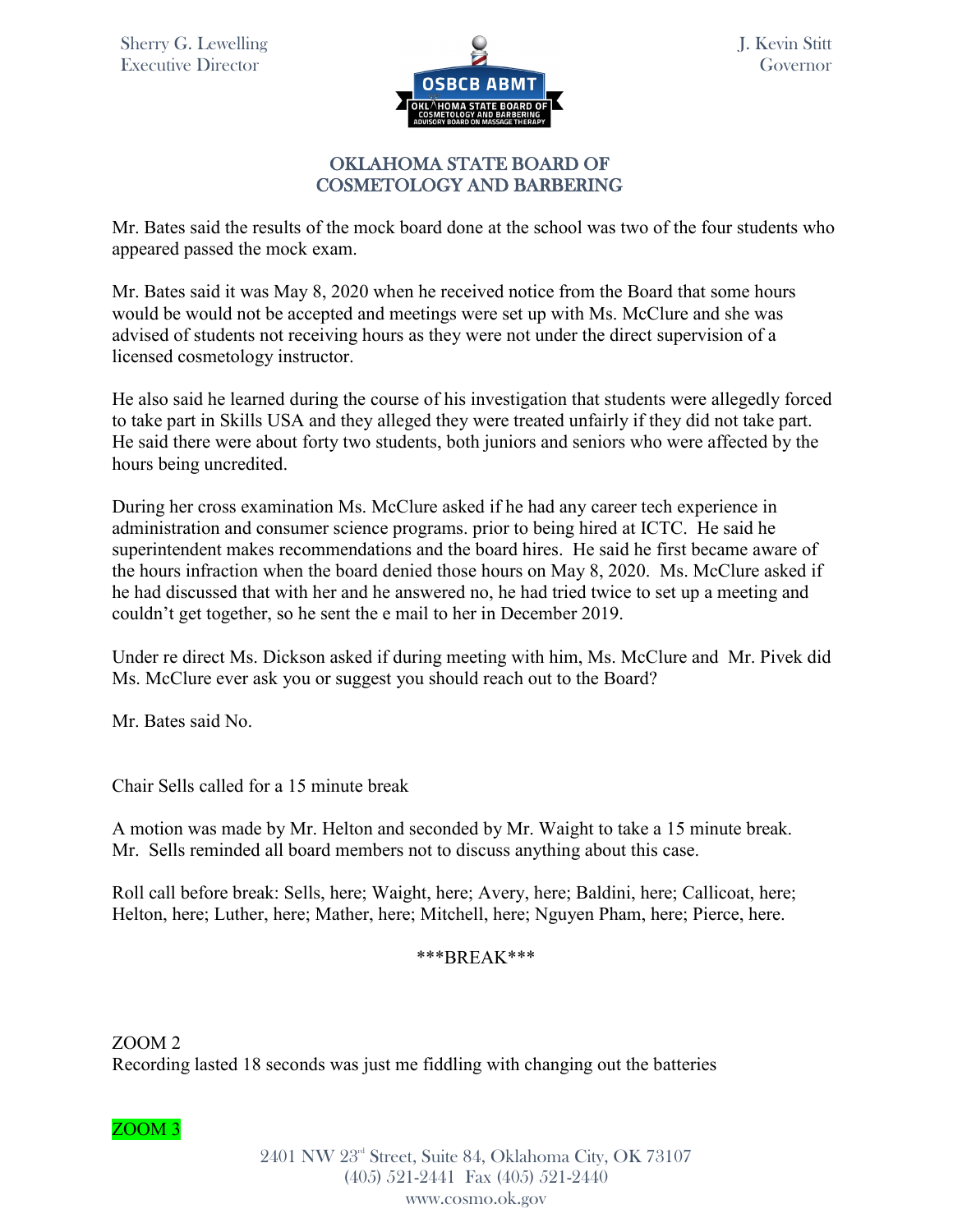

## 2.53

Mr. Sells called the meeting back to order.

Roll call after break: Sells, here; Waight, here; Avery, here; Baldini, here; Callicoat, here; Helton, here; Luther, here; Mather, here; Mitchell, here; Nguyen Pham, here; Pierce, here.

 After break there were no further questions for Mr. Doyle by either Ms. Dickson or Board members.

Ms. McClure was sworn in as her own first witness.

Ms. McClure began her statement explaining how she got to this point, through previous administrations and previous board directors. She claimed she was told by a previous director that they could hire a teaching assistant who could enroll and work towards their instructor license and that is how the hiring of previous students came about. That practice was accepted and approved by my previous administration and previous director.

Ms. McClure stated she still held a current Master Cosmetology instructor license and she said she is no longer employed with ITCT, her retirement from ITCT was effective July 14, 2020.

In September 2019 she requested permission for her students to travel to various salons and observe the day to day function of a full service salon and the services rendered and that request was denied. She said she was upset and in shock about this because it had been the standard practice for several years and was a common practice in other schools. After Mr. Pivet and Mr. Doyle both stated they would research the matter and get back with her.

October 19, 2019 Ms. Donna Glasper, Inspector came to the school and conducted an inspection. After inspection they discussed the practice of sending students to salon visits, Ms. McClure said Ms. Glasper and said she had always supervised the students by going to the various salons. She said Ms. Glasper conferred (sic) that cosmetology students, under direct supervision, could go to salons and only observe work being performed by licensed professionals, meaning they could not work they could only observe or shadow. Upon departure she met campus director Greg Phares in the hallway, Ms. Glasper gave Mr. Phares and Ms. McClure her business card and advised them to call Ms. LauriAnn "LA" Gillette, Inspector Coordinator for further clarification. So Ms. McClure contacted LA and spoke with her about salon visits.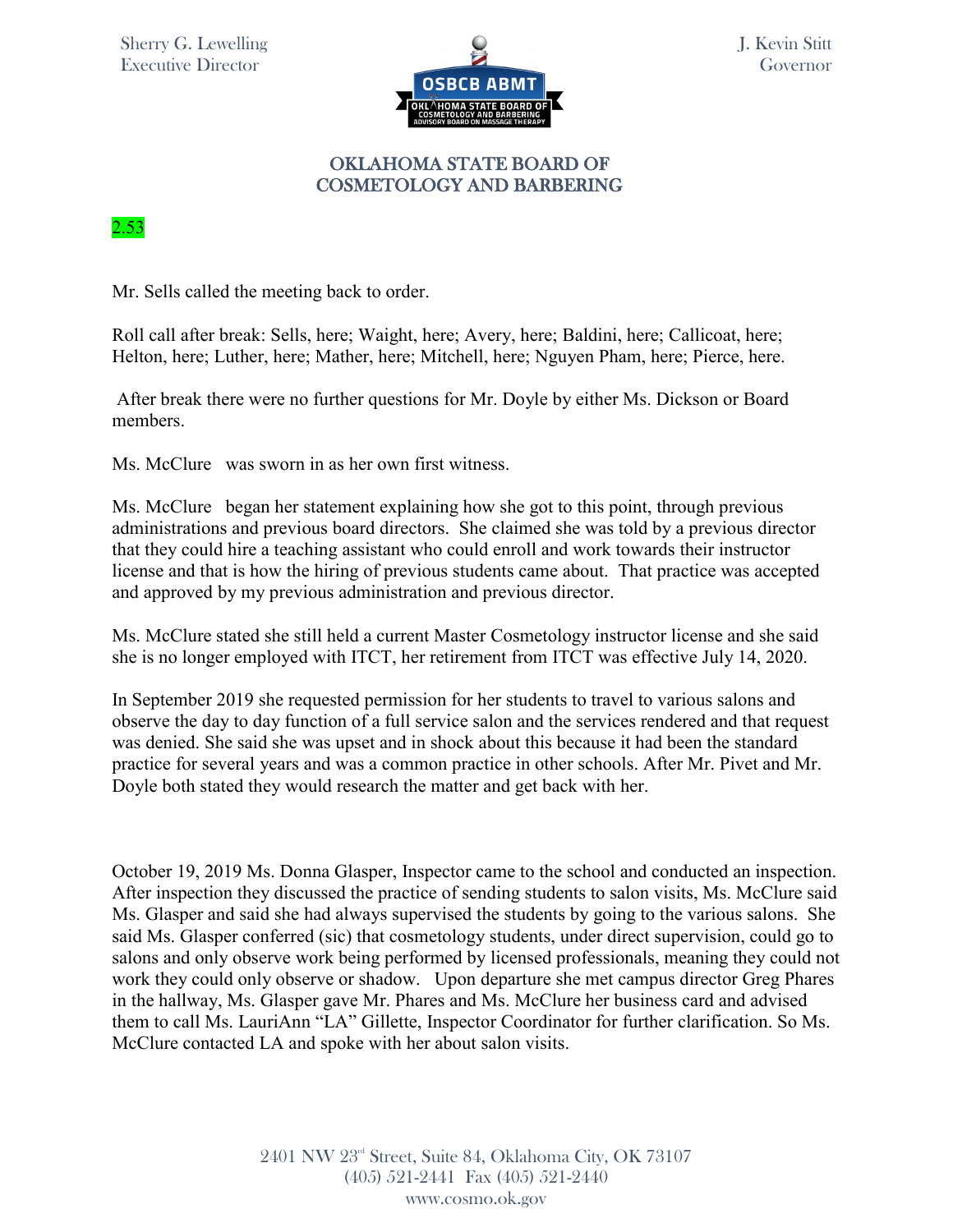

J. Kevin Stitt Governor

### OKLAHOMA STATE BOARD OF COSMETOLOGY AND BARBERING

#### ZOOM 3 #10.47

During our conversation we each read out of the rule book, rule 175.10:3:56 (e) we went over that rule and I explained how I conducted salon visits and LA said it was good and as she was reading it there should be no problem, and she visited further with ICTC administrations. Ms. Desmuke said it was her opinion that her students were always supervised, she always drove a school issued vehicle to salons each time and she requested from school officials for students to be off campus. Her school was always aware of this practice as she always had to check out a vehicle and get permission from the school. In November 2019 she approached Doyle Bates about his findings with State Board, Doyle Bates told her that Ms. Lewelling informed him that salon visits were not allowed if not supervised by a licensed instructor. Ms. Desmuke said the hiring of all substitutes, qualified or unqualified, is the sole responsibility of Indian Capital Tech, she said ICTC refused to hire a substitute, saying that the school had aids and support staff who could substitute. She said it was during this time that she became aware that she had to request approval from the Board for field trips. She said out of forty one career techs only one had submitted Board approval for field trips. She said she felt as though Ms. Lewelling became very irritated at her questions, and said she was harassed, tormented and treated rudely by state board and her phone calls were ignored and voice mails were not returned.

She went on to say she was the only licensed cosmetology instructor employed by ICTC and always made sure her students were supervised by certified staff not just a janitor or receptionist.

On February 26 she was told by Greg Phares that her program was being audited and there was to be a mock exam done at her school which she had never heard of, this was confirmed by Ms. Lewelling.

Jenny cross examination Zoom 3 32.45

Ms. Dickson opened her cross examination by asking Ms. Desmuke isn't it true that that you have known at least since August 2018 that students have to be under your direct supervision to receive credit for their cosmetology hours. Ms. Desmuke answered yes. Ms. Dickson verified that Ms. Desmuke had been licensed as a cosmetology instructor for thirty years and then asked would it be fair to say you have known about this rule since prior to August 2018 and this has always been in the rule book, has it not, that students have to be under direct supervision to get those credits? Ms. Desmuke: mmhmm.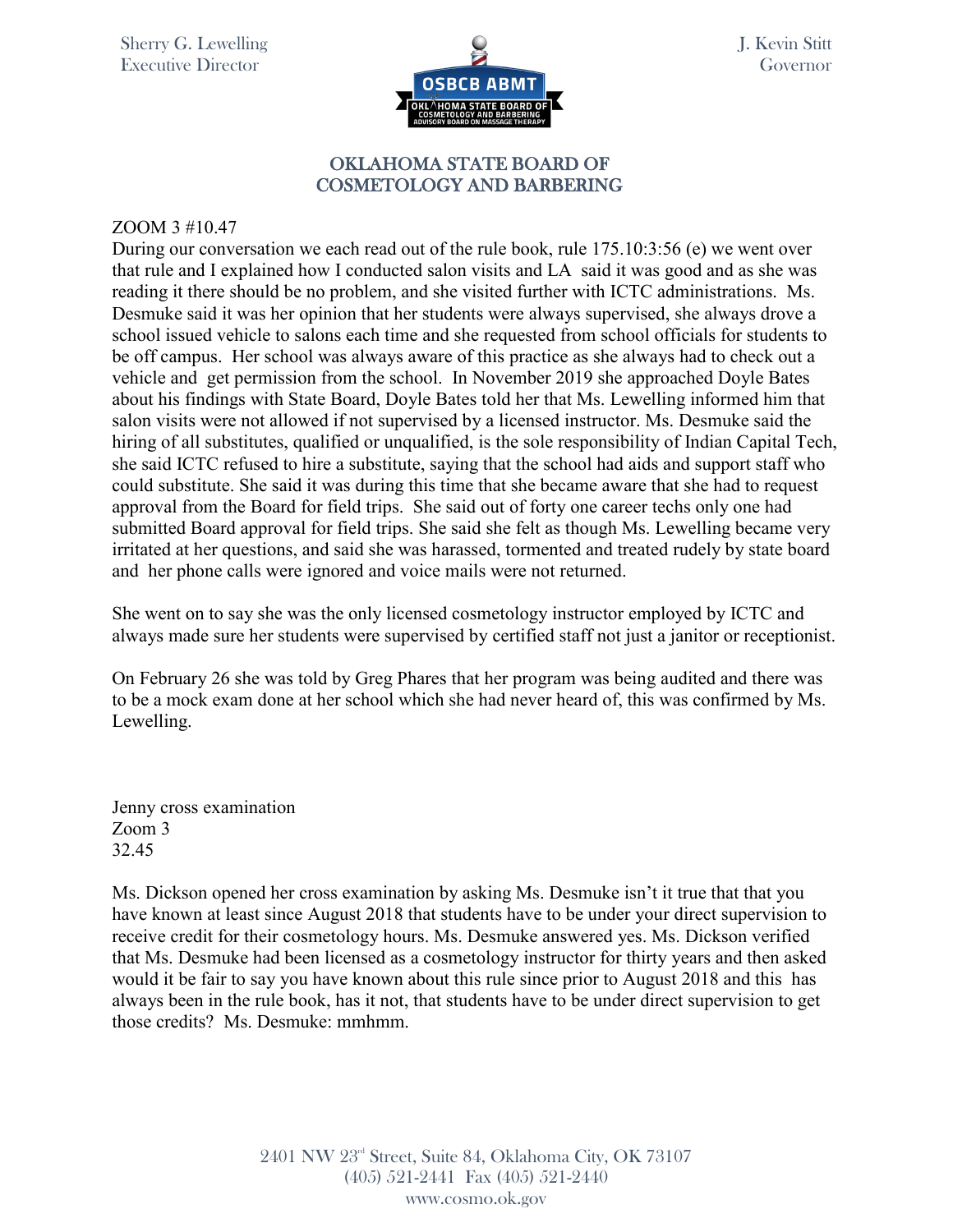

Ms. Dickson: When you leave to go to a Skills USA event, whether you have students with you or not, you are leaving the remainder of your students in the classroom, and would you agree those students are not under your supervision? Ms. Desmuke: No they are not. Ms. Dickson: During tht time frame, your assistants Freedom Green and Brenda Stinett, neither of whom are instructors, Ms. McClure answered no.

August 2018 to December 2019, the remainder of your students are left without direct supervision, Ms. McClure, yes.

Ms. Dickson: you are aware that teaching can only be done by licensed instructor? Ms. McClure, yes.

Ms. Dickson: during this time frame, August 2018 to December 2019 other than you there are no other licensed instructors at ICTC? Ms. McClure, no.

Ms. Dickson: so you mentioned the term direct supervision. that you drop off different groups of students at different salons and you are supervising them? Technically if you are not with students at Salon A, and you are with students at Salon B, then you are not supervising students at Salon A? Ms. McClure, no.

Ms. Dickson referred to Ms. McClure's earlier testimony in which she alleged that other schools were allowing students to make salon visits and crediting those students with hours but Ms. McClure refused to name those schools.

Ms. Dickson asked if Ms. McClure recalled an advisory board meeting in October 24, 2019, and you had a student who would take minutes for you? Ms. McClure, yes. Ms. McClure read aloud from the minutes of the advisory board meeting, which stated that the rules have not changed, the procedure is the same as it has been that students do not receive hour on the date of salon visits, however Ms. McClure does track the students for accountability. Ms. McClure said she didn't know what this was about, and was not clear to her and she did not recall saying this nor did she recall telling Ms. Lewelling that she knew she could not give hours to students for salon visits.

Ms. Dickson asked if you would you agree that you have never asked Mr. Phares, Mr. Bates or Mr. Pivek to hire a licensed instructor? Ms. McClure I agree. And you did recommend Ms. Stinnet and Freedom Brown, neither of whom are instructors. Ms. McClure, yes.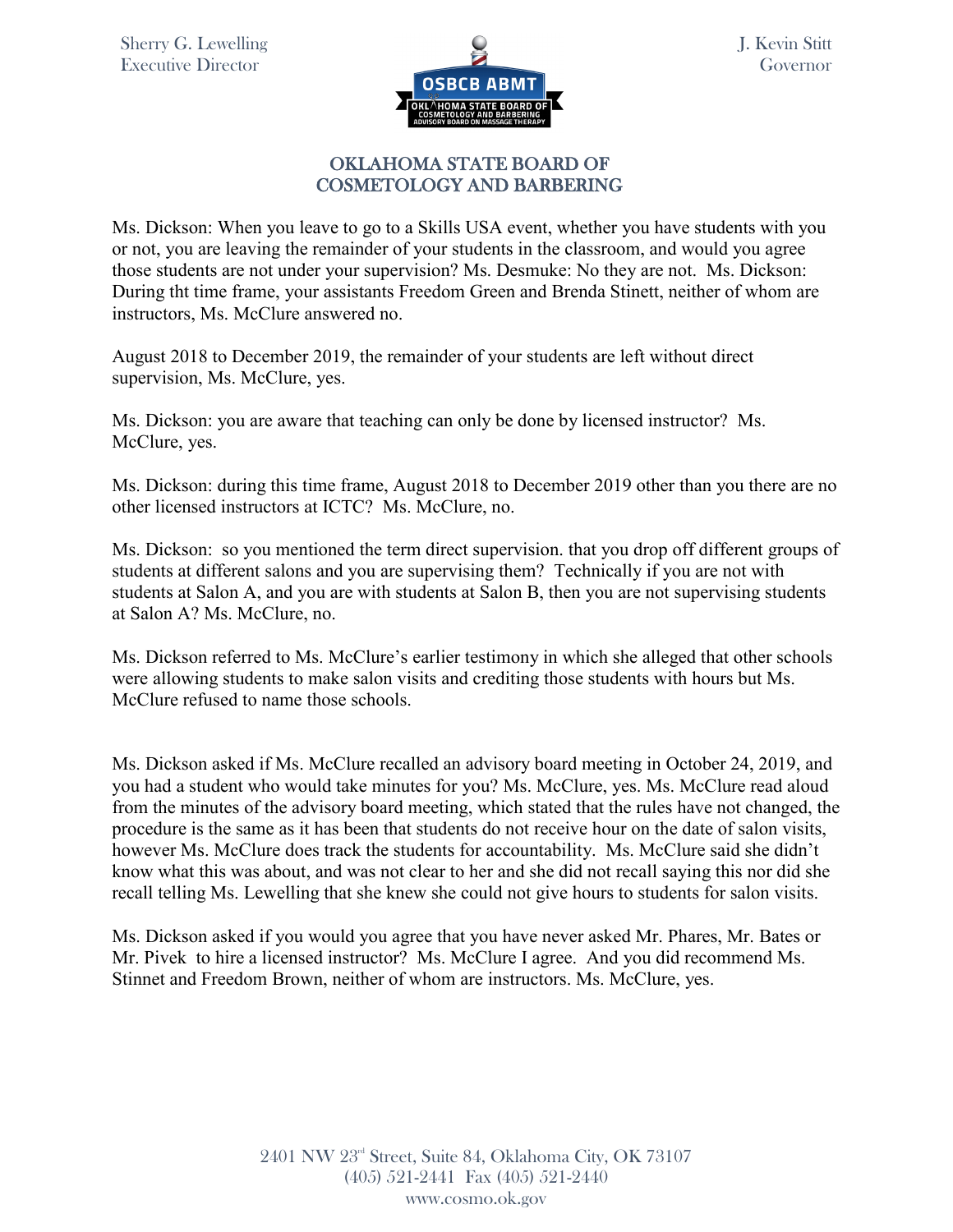

## OKLAHOMA STATE BOARD OF COSMETOLOGY AND BARBERING

Ms. Dickson verified that Ms. McClure did submit attendance records to the board in which students were credited hours when Ms. McClure was not present.

Ms. Dickson had no further questions.

Chair Sells asked Ms. McClure during this time period there were student instructors who were clocking hours while receiving pay by the school? Ms. McClure yes. Mr. Sells asked her if she understood this was a violation of rules as well? Ms. McClure, no.

### 56.19

Ms. Mathers wanted to clarify did anyone from the board indicate it was acceptable to credit hours for salon visits? Ms. McClure said according to conversation she had with them and telling them how I was doing salon visits, it was ok but was not sure if she communicated to them (Board staff) that students were clocking hours for these visits

Ms. Mather questioned Ms. McClure's allegation of being treated rudely and the use of the word harassed.

Ms. McClure said it became evident through the investigations and talking to state board, before it was always friendly, and I never had a problem with the board at all but noticed last November and December things just kind of got rude, and I was left out of everything that was going on, I was totally left out of any communication it was between my administration and the board. To be honest I felt it was a total whole other thing with Indian Capital, it was just like they jumped on the bandwagon with each other and I was left out of communication and I was not made aware of anything. It just got pretty rough and I felt harassed and it was yeah a bad situation.

### 59.50

Mr. Sells asked with regards to student instructors how are their hours noted on time reports? Ms. McClure: At the time, Freedom was there less than a month, and then Brinna's hours were submitted but they were not on records submitted to the board in evidence. Mr. Sells asked if Brinna was being paid at the same time she was accumulating hours as a student instructor, Ms. McClure answered yes.

Mr. Sells noted Rule #175 10.54 which clarifies student to instructor ratio and Rule #175.10.62 that says student instructors cannot be paid. Ms. McClure said she was not aware of that rule.

Mr. Helton: you said in your testimony that you were aware that students must be under direct supervision of licensed instructor to be credited hours. You were present during two hires, Freedom Brown and Brianna Stinnett and you knew they were not licensed instructors and you did make a recommendation these two to be hired. Ms. McClure, yes.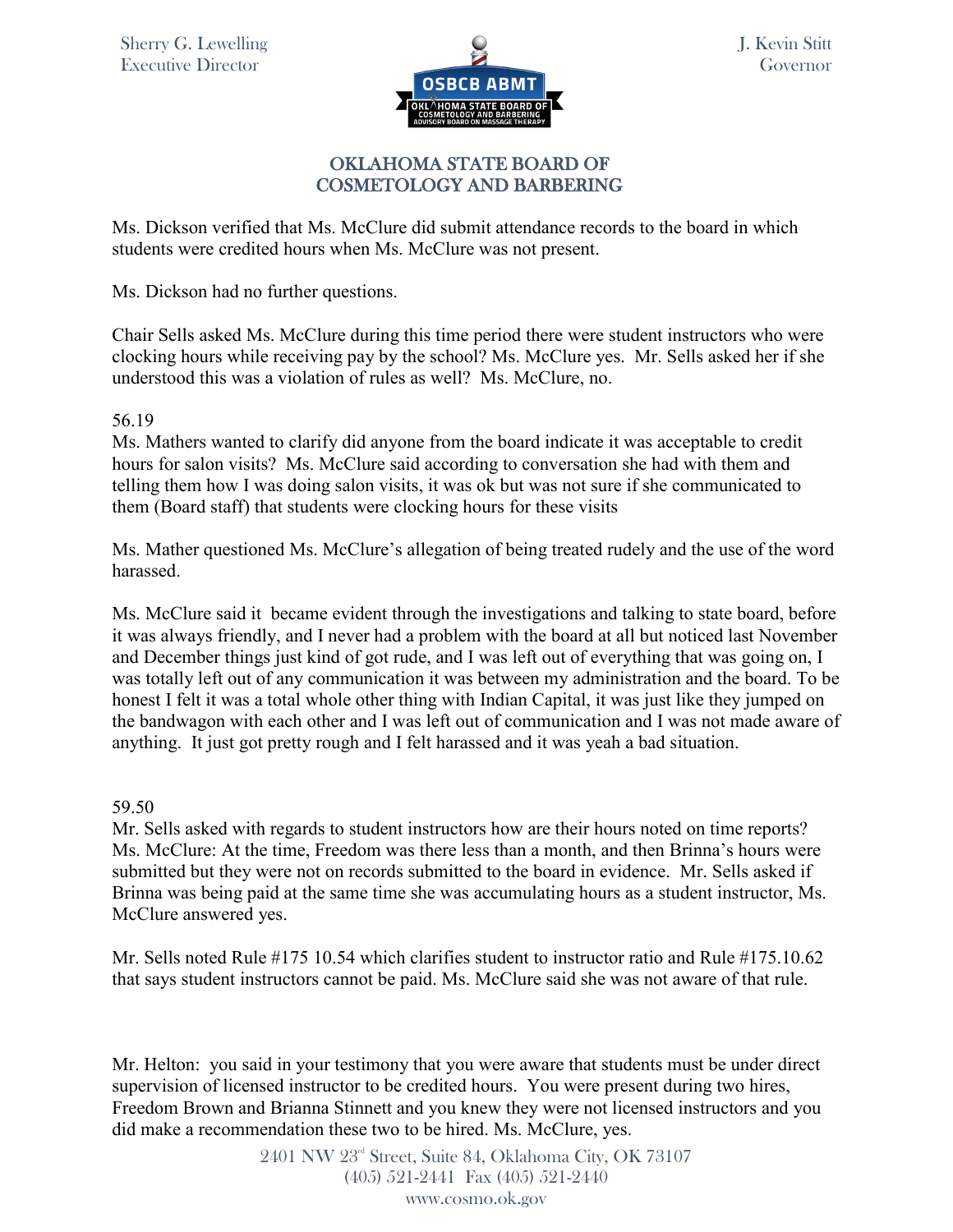

## OKLAHOMA STATE BOARD OF COSMETOLOGY AND BARBERING

A motion was made by Mr. Helton and seconded by Ms. Callicoat to break for fifteen minutes

Mr. Sells reminded board members to not discuss the case during break.

Roll call before break: Sells, here; Waight, here; Avery, here; Baldini, here; Callicoat, here; Helton, here; Luther, here; Mather, here; Mitchell, here; Nguyen Pham, here; Pierce, here.

### \*\*\*BREAK\*\*\*

A motion was made by Mr. Helton and seconded by Ms. Callicoat to reconvene after break.

Roll call after break: Sells, here; Waight, here; Avery, here; Baldini, here; Callicoat, here; Helton, here; Luther, here; Mather, here; Mitchell, here; Nguyen Pham, here; Pierce, here.

Zoom 3 1.42

Krissy Miller was sworn in as a witness for the defense.

Ms. Miller said she was employed at SW Technology Center. She was previously employed from 2015 to 2017 first as an inspector then as a student registrar for a year at the Oklahoma State Board of Cosmetology. When asked if she had ever received any field trip approvals as student registrar, she said there were very few, maybe five, and those were all from private schools. Typically these were e mails stating that the school was going to be going to a specific location, sometimes they included student's information but not always. Those would be forwarded to Sherry Lewelling and she would go on to approve or disapprove. She was an inspector for a little over a year before becoming student registrar and was in fact, inspector for Indian Capital Technology Center.

Ms. McClure asked Ms. Miller if she had any previous knowledge of any career tech that may not have been using a licensed instructor as a substitute Ms. Miller answered that in 2015 the agency had several complaints that Caddo Kiowa Career tech was using a bus driver as a substitute when the licensed instructor was out due to cancer treatments. There was a student instructor who was teaching but supervising was done by bus drivers. Inspector Donnie Allen went to the school and talked to the administration about those complaints, eventually the Instructor left and the student instructor became licensed and took over. Upon those complaints never was the school or instructor under investigation, the conversation was had with administrators and it was a done deal.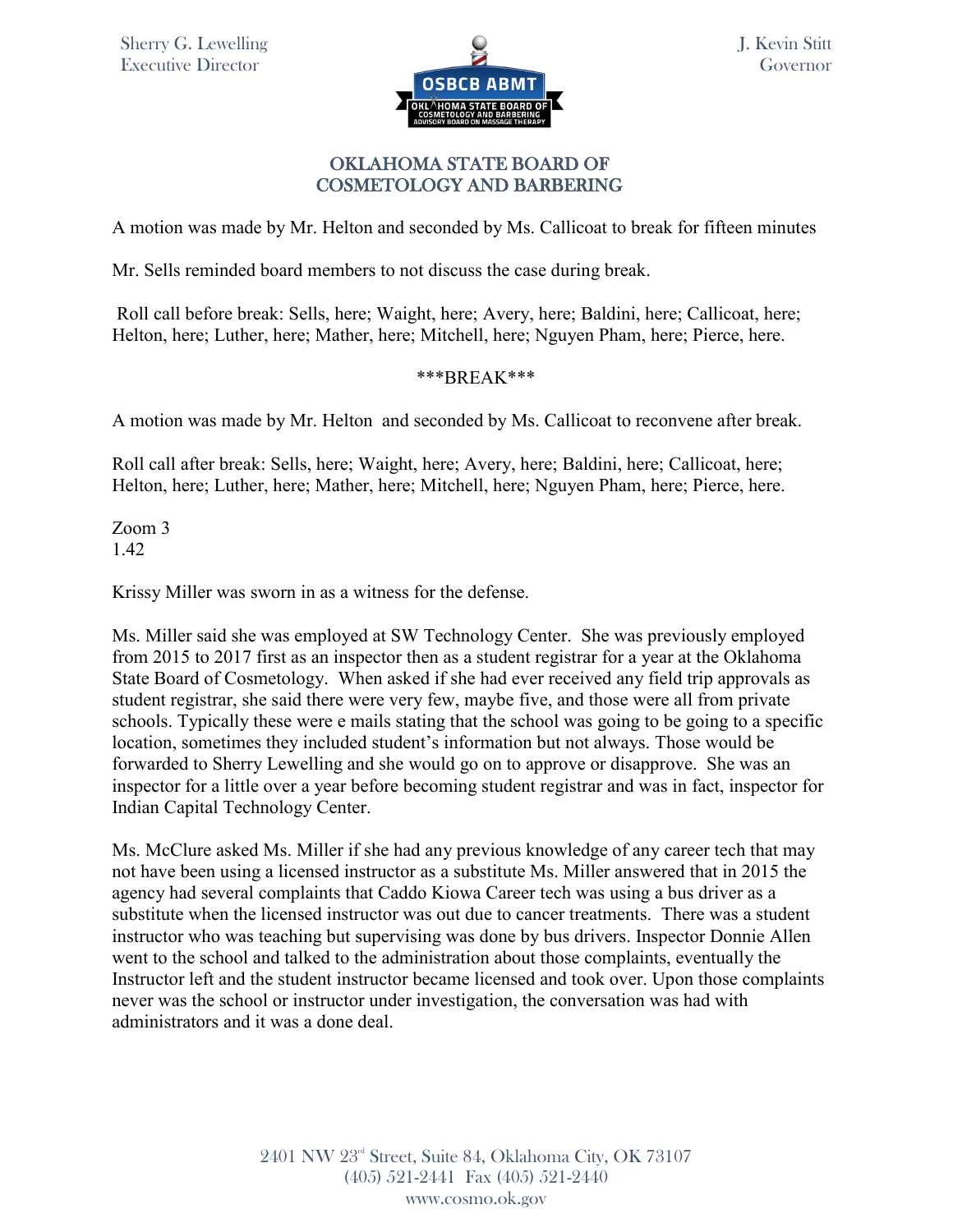

## OKLAHOMA STATE BOARD OF COSMETOLOGY AND BARBERING

Ms. McClure asked if Ms. Miller if she had any knowledge of any other schools and or students that did salon visits, Ms. Miller answered yes, conversations have been had at multiple conferences about job shadowing, she alleged specifically that Sue Paine at Meridian Technology Center requires her adult students to do a certain amount of hours per year to get credit to complete school.

When Ms. Miller was asked if she was aware of any other schools that participate in Skills USA activities and receive hours, she answered that the majority of all schools participate in SKILLS USA which is an organization within our group, our school requires total participation, it's a requirement, my students go to all leadership, we use leadership as part of chapters 2. 3, 4, 30, 31 and 32 that is built upon leadership, learning how to build resumes, job interviews, public speaking, those topics are reiterated within cosmetology so leadership is a part of that and it's not just hands on. My students get hours and I know multiple other teachers that do the exact same thing.

Ms. McClure asked is there anywhere that simply states that they can only receive hours thru SKILLS USA activities for skills? Ms. Miller said it just states that it is cosmetology related. So I have been able through my lesson plans, have been able to relate those specific topics that they compete in in leadership to my curriculum.

Ms. McClure: So you would say as an employee or inspector here have you witnessed other schools that give hours for SKILLS USA that relate to curriculum textbook?

Ms. Miller said as a student registrar and even as member of staff we went to a contest to be judges, and to be representatives, we have inspectors now that are judges, so they all know we are there they know our students are getting hours, there's never been a question of that. So I've never been under the influence (sic) that I wasn't allowed to give my students hours for SKILLS USA because I've been able to relate those to cosmetology.

Ms. McClure: have you ever submitted a request for students to participate in SKILLS USA? Ms. Miller said absolutely not and no other career tech besides Wendy Lee has submitted a request for a field trip to any SKILLS USA field trip.

Ms. McClure do you know how career tech is correlated or has an agreement with the Board in relation to the SKILLS USA activity or what students can or cannot participate in?

Ms. Miller answered no, cause when I worked with the board SKILLS USA was not really understood within Board and that is what it is. But I've always, hard and soft skills are part of the entire industry and so whether or not, it's never been addressed that they aren't.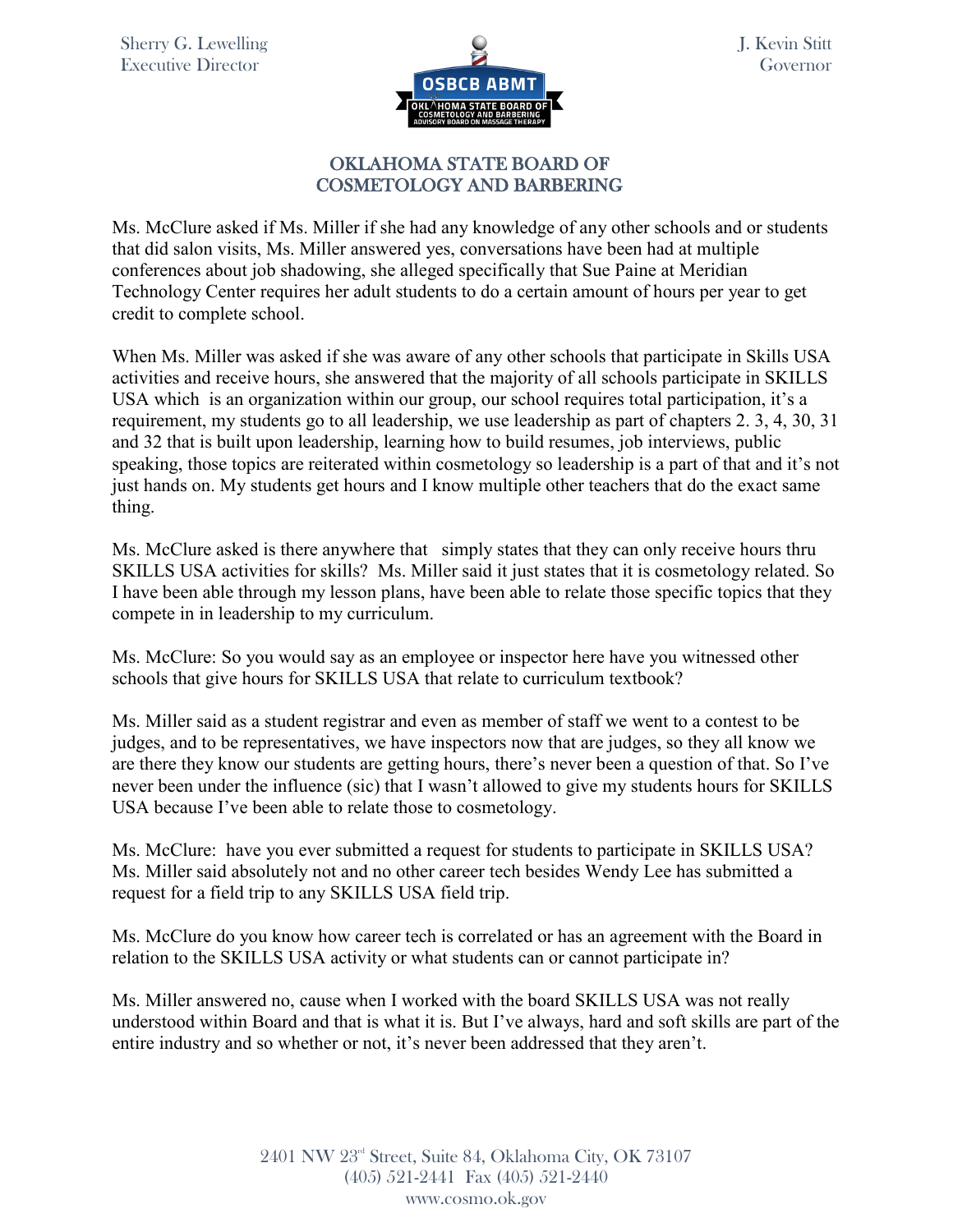

## 1.49.30

But I'll be honest I don't send field trip submissions in, no other instructor that I've worked with in eight years has done it either. I worked for multiple private schools that didn't do it. It's not a practice, there is no formal form for it and it's just saying this is where we will be, I understand why we do it but it is not enforced upon us to get it done.

## 1.50.00

Upon cross examination Ms. Dickson verified that Ms. Miller does have a licensed cosmetology instructor to substitute.

Ms. Dickson asked Ms. Miller if she traveled with one or two students to SKILLSUSA and if there were students who stayed behind were those students supervised by a licensed instructor? Ms. Miller answered yes, her sub is a licensed cosmetology instructor.

## 154

Ms. Dickson asked about her earlier testimony regarding Sue Paine at Meridian Tech. Ms. Miller said Ms. Paine told her last August during a summit meeting that she requires her students to complete their hours to do x amount of hours each semester of job shadowing. Ms. Paine does not supervise them when they job shadow because it's done on the weekend. They cannot do it during school time. When asked if she had brought this to the attention of the board Ms. Miller answered no, because it's reported multiple times a year to the board that teachers are in violation and nothing is done.

When asked if she, Ms. Miller has direct knowledge of Ms. McClure and her leave requests, or direct knowledge over her hourly reporting Ms. Miller answered no.

## 1.59.00

Ms. Mather asked when you are speaking of SKILLSUSA you are taking students off site and it would be a field trip but in your opinion that doesn't need to be cleared thru the board?

Ms. Miller answered no, it's not been done and that's just the honest truth, her school does not force her to do that. Ms. Mather asked if it was her understanding that the board **does** require that and Ms. Miller answered yes ma'am.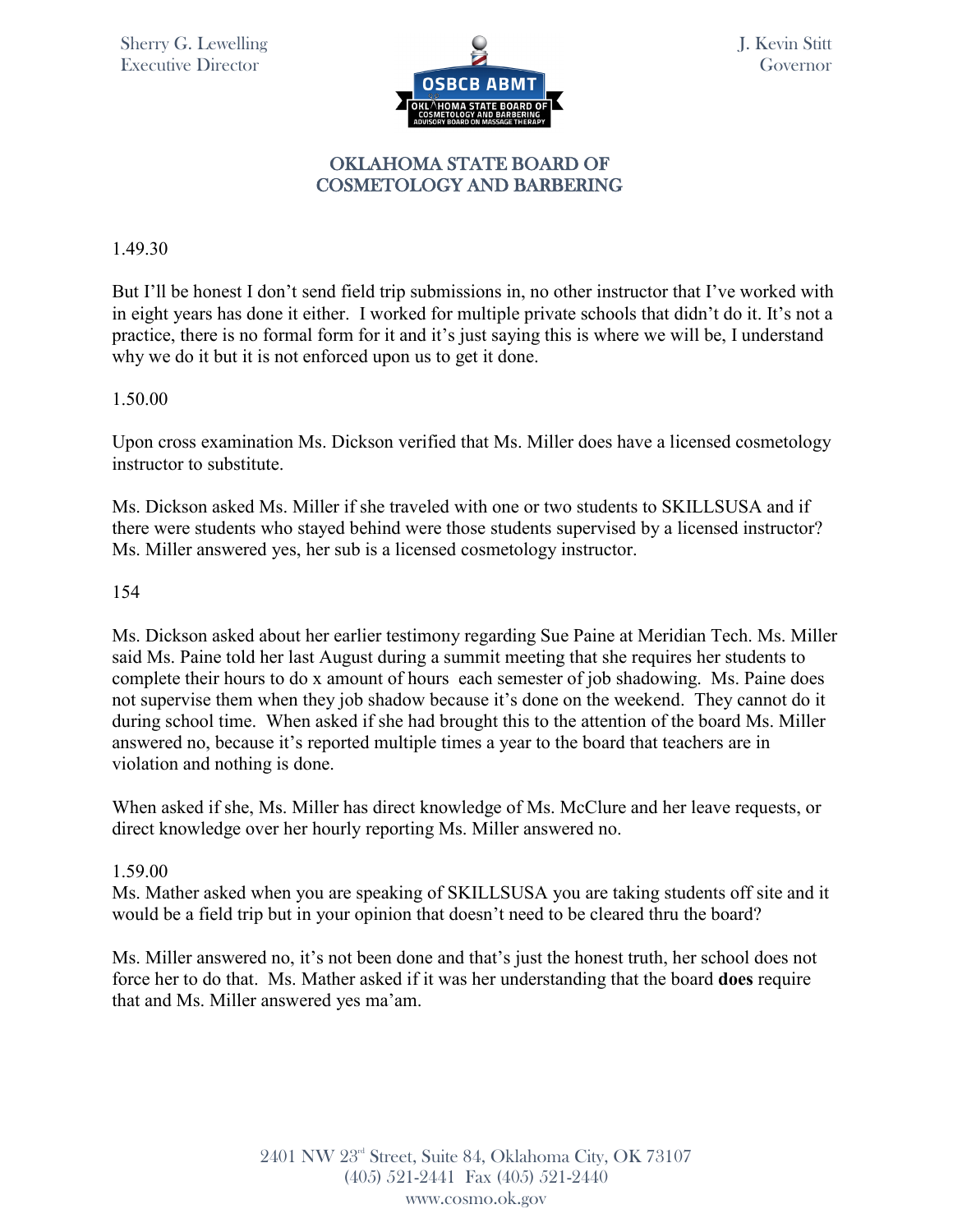

Mr. Helton: Just to clarify you are telling this board that you are aware that letters need to be submitted to the board for field trips or going off campus and you do **not** do that as an instructor and Ms. Miller answered absolutely.

And while you are at SKILLSUSA you have a licensed instructor at the school with your students every time? Ms. Miller, yes every time.

2.05.00

Kaitlyn Howell was sworn in as the next witness for the defense. She stated she is now employed in a salon in Muskogee and was previously employed at ICTC since 2011 and with Sallisaw campus since August 2018 to July 8, 2020 when she resigned because she felt like her administration didn't support what we had to follow for state board and felt like our administration and state board had an unethical relationship and that made her uncomfortable and that is why she removed herself from the situation.

She said she was a student of Ms. McClure's while in high school and participated in SKILLS USA and was a state officer, she was aware of the rules so didn't always get to clock hours and there were a lot of times they were together all summer and she didn't get to clock hours. She did not feel like there were repercussions if she did not want to participate in SKILLSUSA

## ZOOM 3

### 2.10.30

Ms. Howell had brought up to her administration many times that she needed a certified substitute, someone with a Master Cosmetology Instructor license, in April 2018 she went to his office with a list of questions. Beginning in August 2018 she did not have a licensed substitute March 2020 conversation with Mr. Bates and some students were on track to participate

Bill Helton: do you as an employee you have some assumption of responsibility to advise your administrators of what is going on within your profession.

She said yes and his door was always open and she shared her concerns with him and felt like he responded to the best of his ability.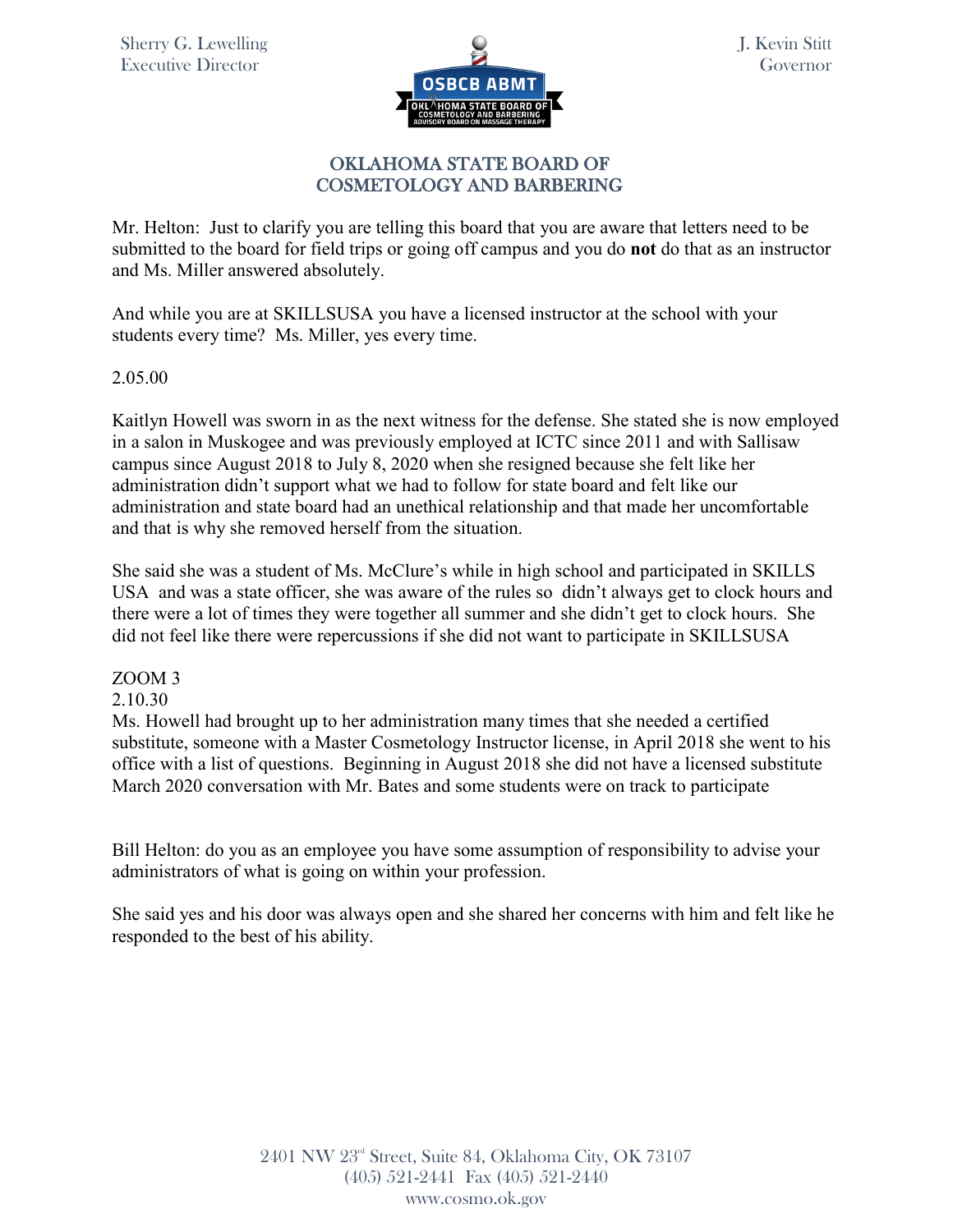

J. Kevin Stitt Governor

## OKLAHOMA STATE BOARD OF COSMETOLOGY AND BARBERING

Zoom 003 2.32.00

Andrew Theodore was sworn in as the next witness for the defense. He stated he is employed by ICTC Muskogee, as an instructor of automotive technology since summer of 1999.

Ms. McClure asked about the sub process for his program. If you need a sub you are supposed to notify administration and they choose the sub for the program. I have never chosen a sub nor been asked to choose a sub. Usually a bus driver or front office person, none of whom are trained in my field. The process includes processing a form. Current admin policy is to text or call and let them know you will not be there.

Asked if he had ever had an instance when his class was not covered, he said yes, February 2019 he was gone for a funeral and when he returned to school he was told by afternoon students there was no one in the classroom and they had no substitute. The students signed the sign in sheet and got their assignment and began working. After the afternoon break one of the students stopped at the front desk and let them know they were working alone. In his absence he leaves a lesson plan, instructions for the sub to follow, but seldom allows them into the shop unless he is there.

He testified that the ICTC Muskogee campus developed a reputation for lack of communication between admins and instructors so yes there's been some issues.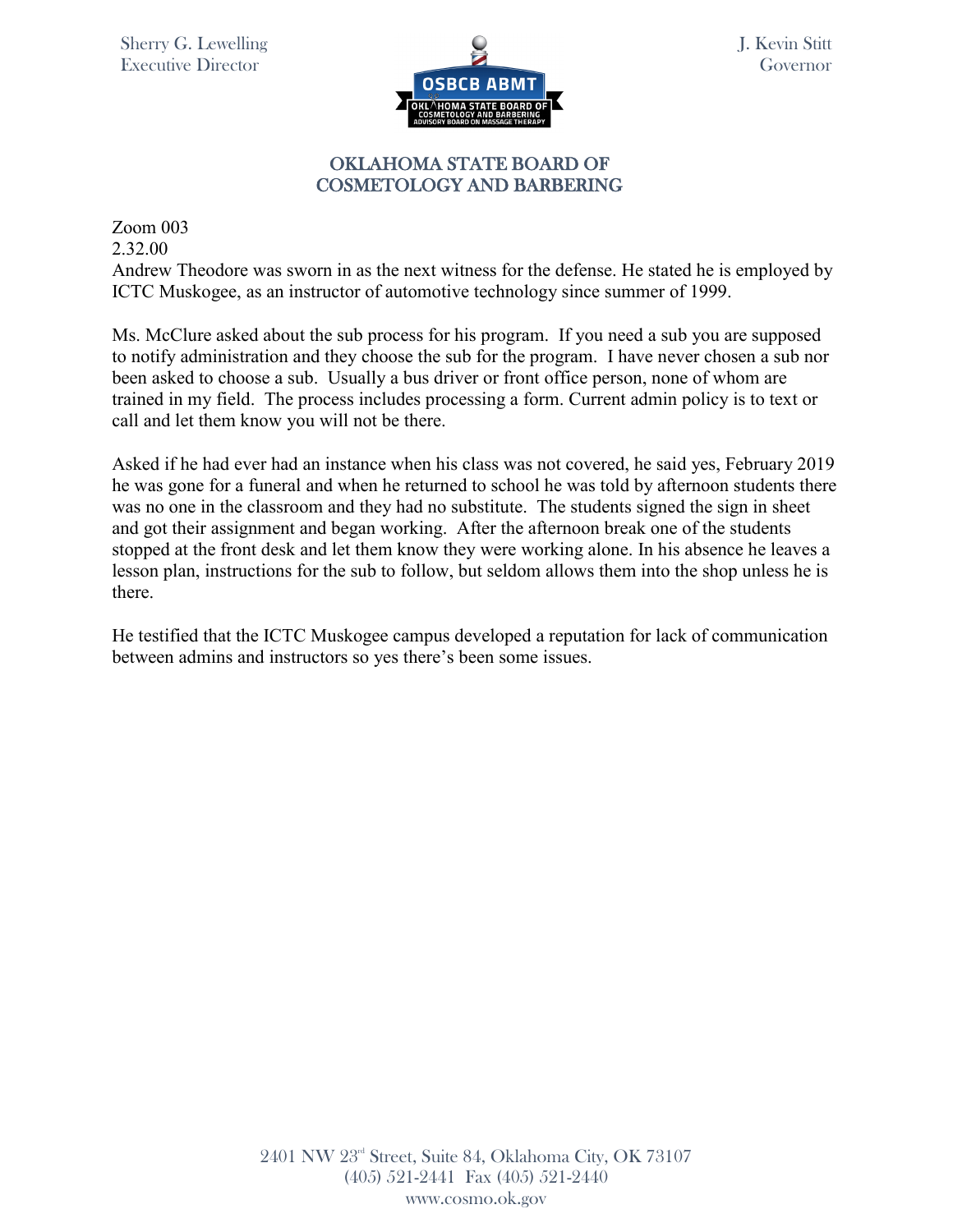

J. Kevin Stitt Governor

## OKLAHOMA STATE BOARD OF COSMETOLOGY AND BARBERING

Closing Statements by prosecution: Jenny Dickson closing statement:

I think the evidence clearly established what we alleged in the complaint the Ms. McClure did not provide direct supervision for her students for numerous hours, with the knowledge she submitted in quite a few hours for these students. Over forty students suffered greatly there was an estimate of ninety to one hundred twenty hours that were revoked. That is an egregious violation of the rules.

There was a lot of testimony of knowing what the rules are but not following the rules.

Ms. McClure closing statement:

I acted with my administration they were aware of the practices when they came on board, I never with ill intent sought to hurt any of my students in any way, it is the passion I have for the profession. It was an ICTC thing to hire previous students to someday take over the program. It was not with gross intent and malice. She asked the board to reconsider and not revoke her license as it is her livelihood. She ended by thanking the Board for their time.

A motion was made by Mr. Helton and seconded by Ms. Callicoat to take a five minute break.

Roll call before break: Sells, here; Waight, here; Avery, here; Baldini, here; Callicoat, here; Helton, here; Luther, here; Mather, here; Mitchell, here; Nguyen Pham, here; Pierce, here.

### \*\*\*BREAK\*\*\*

A motion was made by Ms. Luther and seconded by Ms. Avery to reconvene after break.

Roll call after break: Sells, here; Waight, here; Avery, here; Baldini, here; Callicoat, here; Helton, here; Luther, here; Mather, here; Mitchell, here; Nguyen Pham, here; Pierce, here.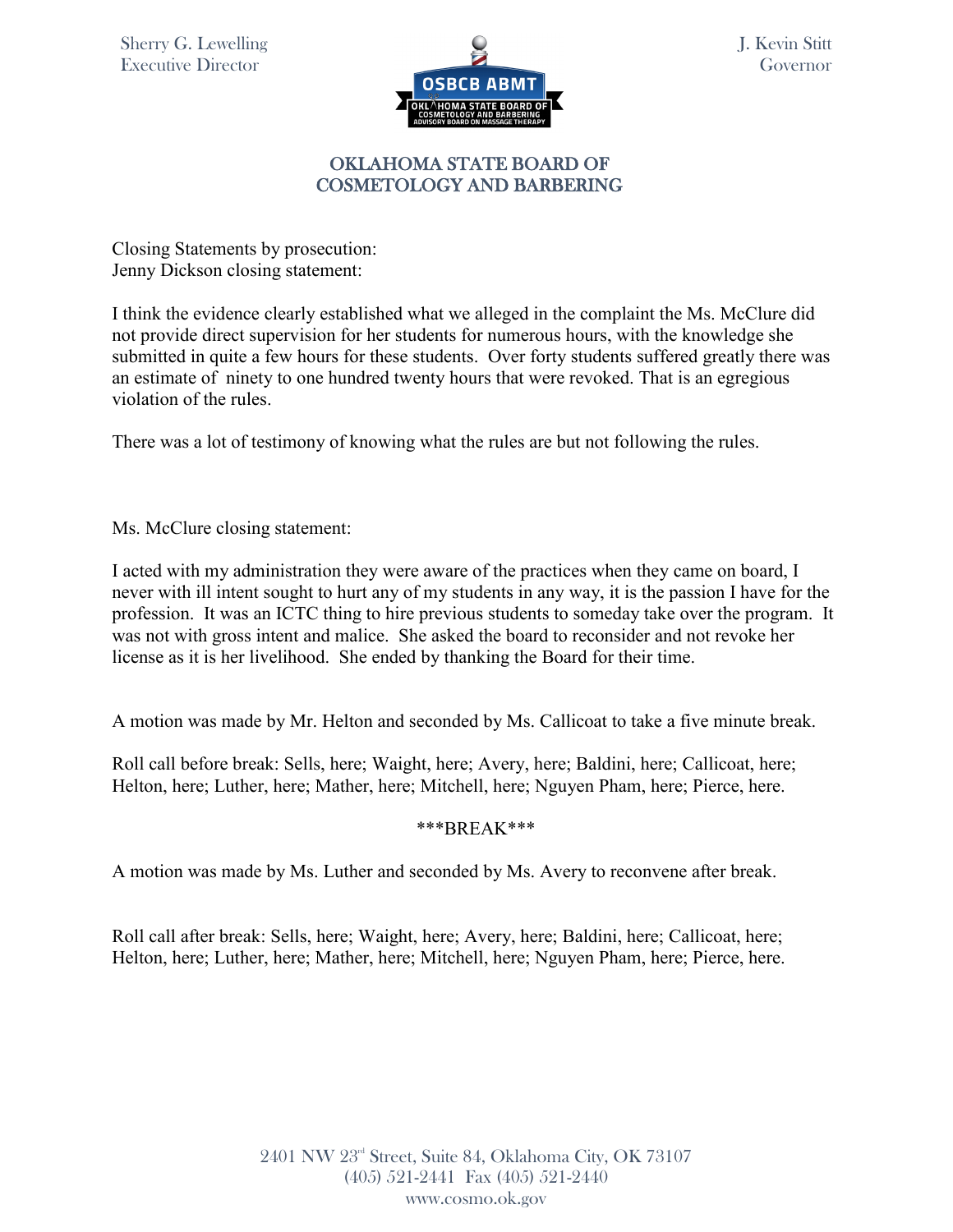

J. Kevin Stitt Governor

## OKLAHOMA STATE BOARD OF COSMETOLOGY AND BARBERING

A motion was made by Mr. Helton and seconded by Ms. Nguyen Pham to move into Executive Session.

Waight, yes; Avery, yes; Baldini, yes; Callicoat, yes; Helton, yes; Luther, yes; Mather, yes; Mitchell, yes; Nguyen Pham, yes; Pierce, yes.

### \*\*\*\*EXECUTIVE SESSION\*\*\*\*

ZOOM 4

A motion was made by Mr. Helton and seconded by Ms. Callicoat to re-enter open session.

### **Voting**:

Waight, yes; Avery, yes; Baldini, yes; Callicoat, yes; Helton, yes; Luther, yes; Mather, yes; Mitchell, yes; Nguyen Pham, yes; Pierce, yes.

### **Motion passed**.

Chair Sells announce the board had come to a decision.

Erin Pierce: I move the following in case 2020-1 in the matter of complaint against Vanessa McClure license number 49620. We move to revoke Ms. McClure master instructor of cosmetology license permanently but allowing the respondent to retain cosmetology license and to further direct board advisor to draft board final order, findings of fact in conclusion of law for approval and signature by the chair.

The motion was seconded by Ms. Mather.